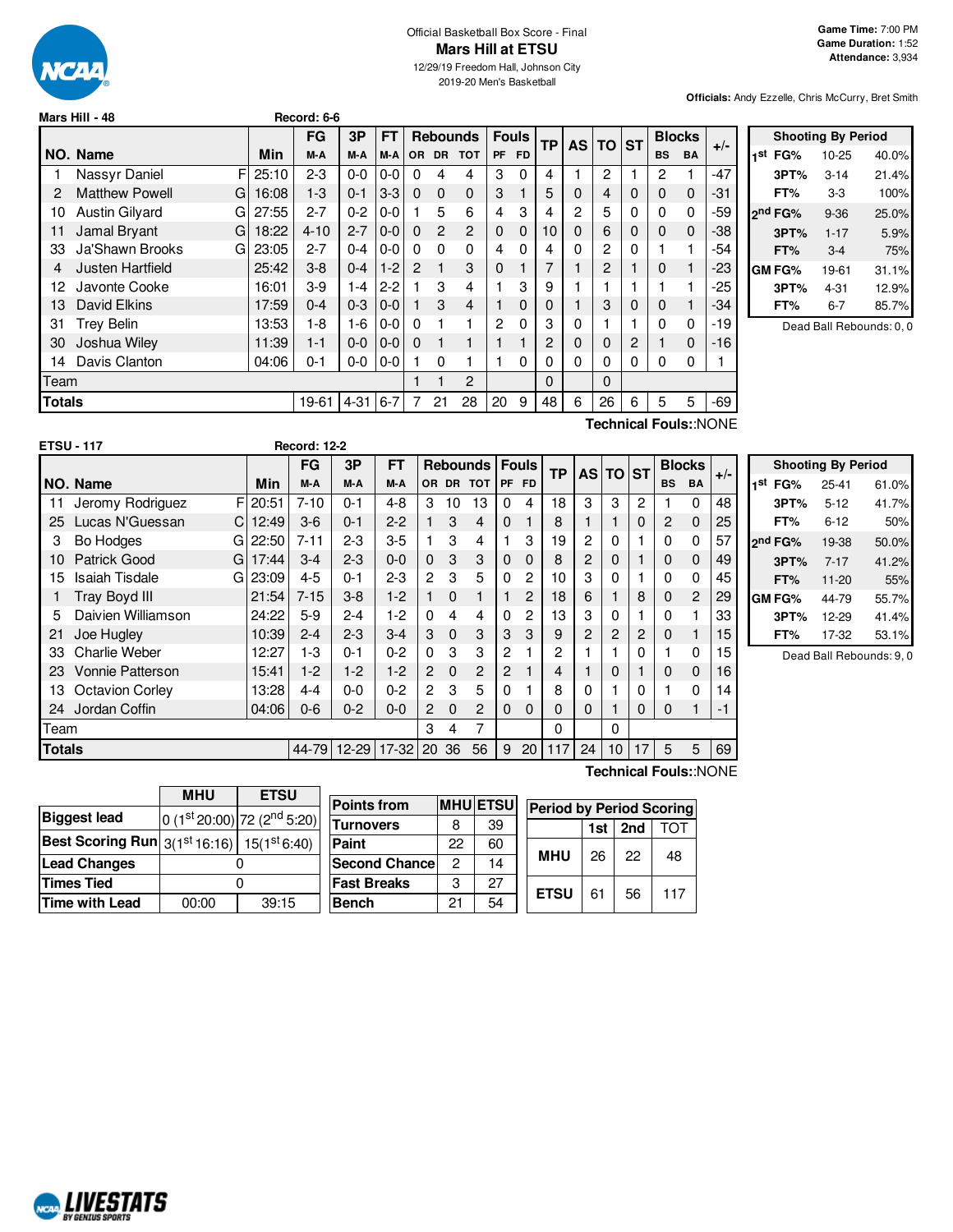

**Officials:** Andy Ezzelle, Chris McCurry, Bret Smith

### **Period 1**

| <b>Quarter Starters:</b> |                                                     |            |                |                |                                               |                                                           |
|--------------------------|-----------------------------------------------------|------------|----------------|----------------|-----------------------------------------------|-----------------------------------------------------------|
| <b>ETSU</b>              | 3 Hodges B                                          | 10 Good P  | 11 Rodriguez J |                | 15 Tisdale I                                  | 25 N'Guessan L                                            |
| MHU                      | 1 Daniel N                                          | 2 Powell M | 10 Gilyard A   |                | 11 Bryant J                                   | 33 Brooks J                                               |
| <b>Game Time</b>         | <b>ETSU</b>                                         |            | <b>Score</b>   | <b>Diff</b>    |                                               | <b>MHU</b>                                                |
| 20:00                    | 25 N'GUESSAN L jumpball won                         |            |                |                | 1 DANIEL N jumpball lost                      |                                                           |
| 19:38                    | 11 RODRIGUEZ J 2pt FG in the paint, layup missed    |            |                |                |                                               |                                                           |
| 19:34                    |                                                     |            |                |                | 1 DANIEL N defensive rebound (1)              |                                                           |
| 19:24                    |                                                     |            |                |                | 11 BRYANT J 3pt FG, jump shot missed          |                                                           |
| 19:21                    | 3 HODGES B defensive rebound (1)                    |            |                |                |                                               |                                                           |
| 19:15                    | 11 RODRIGUEZ J 2pt FG in the paint, made (2)        |            | $2 - 0$        | $\overline{2}$ |                                               |                                                           |
| 19:15                    | 3 HODGES B assist (1)                               |            |                |                |                                               |                                                           |
| 19:08                    | 3 HODGES B steal (1)                                |            |                |                | 2 POWELL M turnover bad pass (1)              |                                                           |
| 18:56                    | 11 RODRIGUEZ J 2pt FG in the paint, made (4)        |            | $4 - 0$        | 4              |                                               |                                                           |
| 18:38                    | 15 TISDALE I steal (1)                              |            |                |                | 2 POWELL M turnover lost ball (2)             |                                                           |
| 18:19                    | 11 RODRIGUEZ J turnover lost ball (1)               |            |                |                | 1 DANIEL N steal (1)                          |                                                           |
| 18:08                    | jump ball situation                                 |            |                |                |                                               |                                                           |
| 18:06                    | 11 RODRIGUEZ J steal (1)                            |            |                |                | 2 POWELL M turnover bad pass (3)              |                                                           |
| 18:03                    | 3 HODGES B 2pt FG fast break in the paint, made (2) |            | $6-0$          | 6              |                                               |                                                           |
| 18:03                    | 11 RODRIGUEZ J assist (1)                           |            |                |                |                                               |                                                           |
| 18:03                    | 3 HODGES B foul drawn (1)                           |            |                |                | 1 DANIEL N foul shooting (1 - 1)              |                                                           |
| 18:03                    | 3 HODGES B free throw fast break 1 - 1 made (3)     |            | $7 - 0$        | $\overline{7}$ |                                               |                                                           |
| 17:55                    |                                                     |            |                |                | 11 BRYANT J 3pt FG, jump shot missed          |                                                           |
| 17:52                    | 10 GOOD P defensive rebound (1)                     |            |                |                |                                               |                                                           |
| 17:40                    | 3 HODGES B 2pt FG in the paint, made (5)            |            | $9-0$          | 9              |                                               |                                                           |
| 17:23                    |                                                     |            |                |                | 1 DANIEL N turnover travel (1)                |                                                           |
| 17:11                    | 25 N'GUESSAN L 2pt FG in the paint, dunk, made (2)  |            | $11-0$         | 11             |                                               |                                                           |
| 17:11                    | 10 GOOD P assist (1)                                |            |                |                |                                               |                                                           |
| 16:46                    |                                                     |            | $11 - 2$       | 9              |                                               | 10 GILYARD A 2pt FG in the paint, jump shot made (2)      |
| 16:32                    | 15 TISDALE I 2pt FG in the paint, made (2)          |            | $13 - 2$       | 11             |                                               |                                                           |
| 16:16                    | 3 HODGES B foul shooting (1 - 1)                    |            |                |                | 2 POWELL M foul drawn (1)                     |                                                           |
| 16:16                    |                                                     |            | $13-3$         | 10             | 2 POWELL M free throw 1 - 3 made (1)          |                                                           |
| 16:16                    |                                                     |            | $13 - 4$       | 9              | 2 POWELL M free throw 2 - 3 made (2)          |                                                           |
| 16:16                    |                                                     |            |                |                | 11 BRYANT J substitution out                  |                                                           |
| 16:16                    |                                                     |            |                |                | 4 HARTFIELD J substitution in                 |                                                           |
| 16:16                    |                                                     |            | $13 - 5$       | 8              | 2 POWELL M free throw 3 - 3 made (3)          |                                                           |
| 16:16                    |                                                     |            |                |                | 2 POWELL M substitution out                   |                                                           |
| 16:16                    |                                                     |            |                |                | 12 COOKE J substitution in                    |                                                           |
| 15:56                    | 3 HODGES B 3pt FG, jump shot made (8)               |            | $16 - 5$       | 11             |                                               |                                                           |
| 15:56                    | 25 N'GUESSAN L assist (1)                           |            |                |                |                                               |                                                           |
| 15:39                    |                                                     |            |                |                | 12 COOKE J 2pt FG in the paint, layup blocked |                                                           |
| 15:39                    | 25 N'GUESSAN L block (1)                            |            |                |                |                                               |                                                           |
| 15:34                    | 11 RODRIGUEZ J defensive rebound (1)                |            |                |                |                                               |                                                           |
| 15:26                    | 11 RODRIGUEZ J 2pt FG in the paint, layup missed    |            |                |                |                                               |                                                           |
| 15:21                    | 11 RODRIGUEZ J offensive rebound (2)                |            |                |                |                                               |                                                           |
| 15:21                    | 11 RODRIGUEZ J 2pt FG in the paint, layup made (6)  |            | $18-5$         | 13             |                                               |                                                           |
| 15:13                    |                                                     |            | $18-7$         | 11             |                                               | 10 GILYARD A 2pt FG outside the paint, jump shot made (4) |
| 15:00                    | 15 TISDALE I 2pt FG in the paint, layup made (4)    |            | $20 - 7$       | 13             |                                               |                                                           |

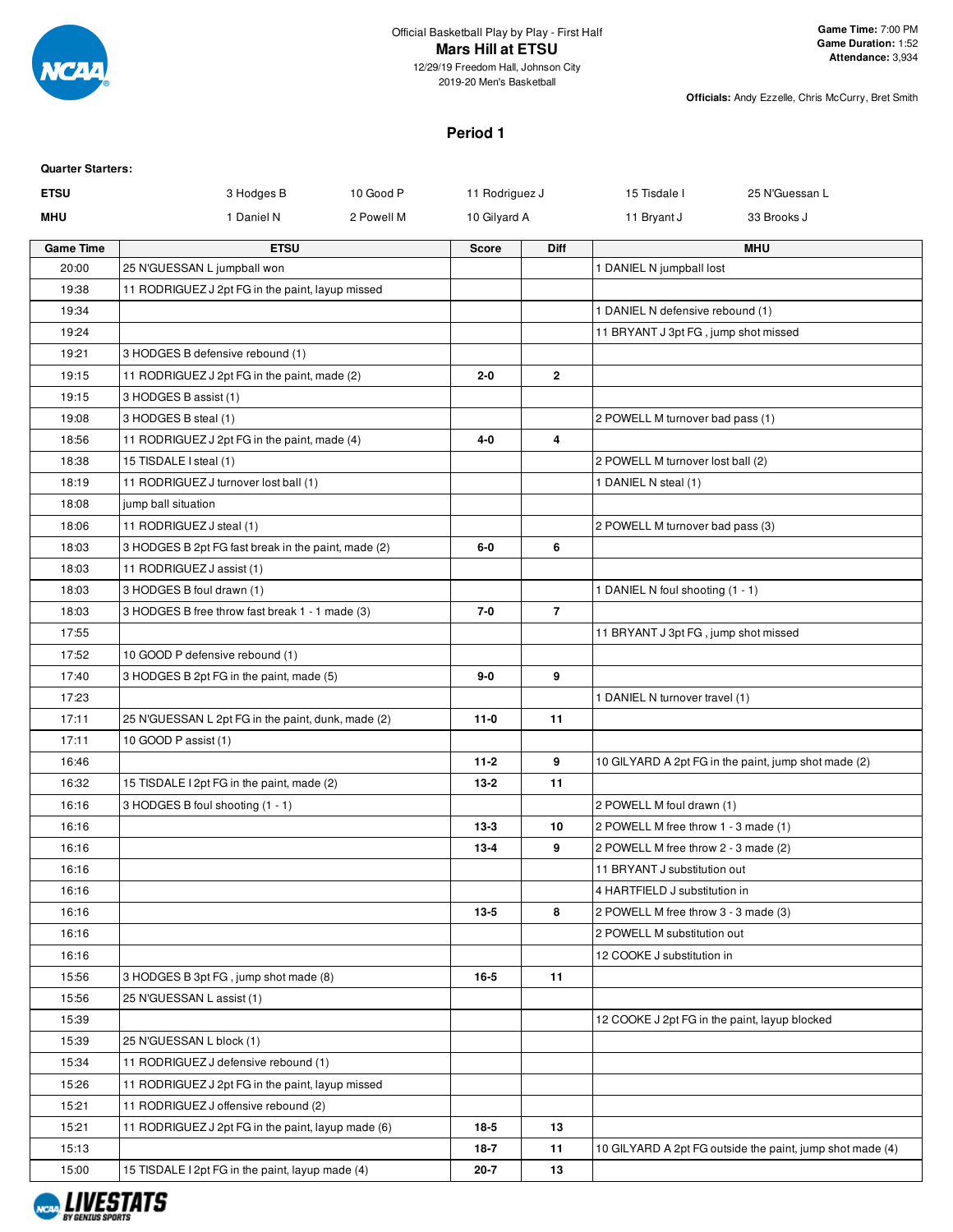

12/29/19 Freedom Hall, Johnson City 2019-20 Men's Basketball

| <b>Game Time</b> | <b>ETSU</b>                                                 | <b>Score</b>  | Diff | <b>MHU</b>                                               |
|------------------|-------------------------------------------------------------|---------------|------|----------------------------------------------------------|
| 14:47            |                                                             |               |      | 33 BROOKS J turnover (1)                                 |
| 14:47            |                                                             | Timeout media |      |                                                          |
| 14:47            | 10 GOOD P substitution out                                  |               |      |                                                          |
| 14:47            | 11 RODRIGUEZ J substitution out                             |               |      |                                                          |
| 14:47            | 15 TISDALE I substitution out                               |               |      |                                                          |
| 14:47            | 1 BOYD III T substitution in                                |               |      |                                                          |
| 14:47            | 5 WILLIAMSON D substitution in                              |               |      |                                                          |
| 14:47            | 21 HUGLEY J substitution in                                 |               |      |                                                          |
| 14:25            | 1 BOYD III T turnover travel (1)                            |               |      |                                                          |
| 14:18            |                                                             |               |      | 33 BROOKS J turnover lost ball (2)                       |
| 13:57            | 5 WILLIAMSON D 3pt FG, jump shot missed                     |               |      |                                                          |
| 13:54            | 21 HUGLEY J offensive rebound (1)                           |               |      |                                                          |
| 13:52            | 21 HUGLEY J 2pt FG in the paint, layup blocked              |               |      |                                                          |
| 13:52            |                                                             |               |      | 12 COOKE J block (1)                                     |
| 13:48            |                                                             |               |      | 12 COOKE J defensive rebound (1)                         |
| 13:40            |                                                             |               |      | 4 HARTFIELD J 3pt FG, jump shot missed                   |
| 13:37            | 25 N'GUESSAN L defensive rebound (1)                        |               |      |                                                          |
| 13:20            | 3 HODGES B 3pt FG, jump shot missed                         |               |      |                                                          |
| 13:17            |                                                             |               |      | 10 GILYARD A defensive rebound (1)                       |
| 13:17            | 21 HUGLEY J foul personal (1 - 2)                           |               |      | 10 GILYARD A foul drawn (1)                              |
| 13:17            | 3 HODGES B substitution out                                 |               |      |                                                          |
| 13:17            | 25 N'GUESSAN L substitution out                             |               |      |                                                          |
| 13:17            | 15 TISDALE I substitution in                                |               |      |                                                          |
| 13:17            | 33 WEBER C substitution in                                  |               |      |                                                          |
| 13:17            |                                                             |               |      | 33 BROOKS J substitution out                             |
| 13:17            |                                                             |               |      | 11 BRYANT J substitution in                              |
| 12:56            |                                                             |               |      | 12 COOKE J 2pt FG outside the paint, jump shot missed    |
| 12:52            | 5 WILLIAMSON D defensive rebound (1)                        |               |      |                                                          |
| 12:49            | 33 WEBER C foul offensive (1 - 3)                           |               |      | 12 COOKE J foul drawn (1)                                |
| 12:49            | 33 WEBER C turnover offensive (1)                           |               |      |                                                          |
| 12:35            |                                                             | $20 - 10$     | 10   | 11 BRYANT J 3pt FG, jump shot made (3)                   |
| 12:35            |                                                             |               |      | 12 COOKE J assist (1)                                    |
| 12:12            | 1 BOYD III T 3pt FG, jump shot made (3)                     | 23-10         | 13   |                                                          |
| 11:57            |                                                             | 23-13         | 10   | 11 BRYANT J 3pt FG, jump shot made (6)                   |
| 11:57            |                                                             |               |      | 1 DANIEL N assist (1)                                    |
| 11:40            | 21 HUGLEY J turnover bad pass (1)                           |               |      | 12 COOKE J steal (1)                                     |
| 11:33            | 21 HUGLEY J steal (1)                                       |               |      | 12 COOKE J turnover lost ball (1)                        |
| 11:28            | 1 BOYD III T 2pt FG fast break in the paint, layup made (5) | 25-13         | 12   |                                                          |
| 11:28            | 21 HUGLEY J assist (1)                                      |               |      |                                                          |
|                  |                                                             |               |      |                                                          |
| 11:19            |                                                             | $25 - 15$     | 10   | 11 BRYANT J 2pt FG outside the paint, jump shot made (8) |
| 10:59            | 1 BOYD III T foul drawn (1)                                 |               |      | 10 GILYARD A foul personal (1 - 2)                       |
| 10:59            |                                                             | Timeout media |      |                                                          |
| 10:59            | 21 HUGLEY J substitution out                                |               |      |                                                          |
| 10:59            | 11 RODRIGUEZ J substitution in                              |               |      |                                                          |
| 10:59            |                                                             |               |      | 1 DANIEL N substitution out                              |
| 10:59            |                                                             |               |      | 4 HARTFIELD J substitution out                           |
| 10:59            |                                                             |               |      | 10 GILYARD A substitution out                            |
| 10:59            |                                                             |               |      | 2 POWELL M substitution in                               |
| 10:59            |                                                             |               |      | 13 ELKINS D substitution in                              |

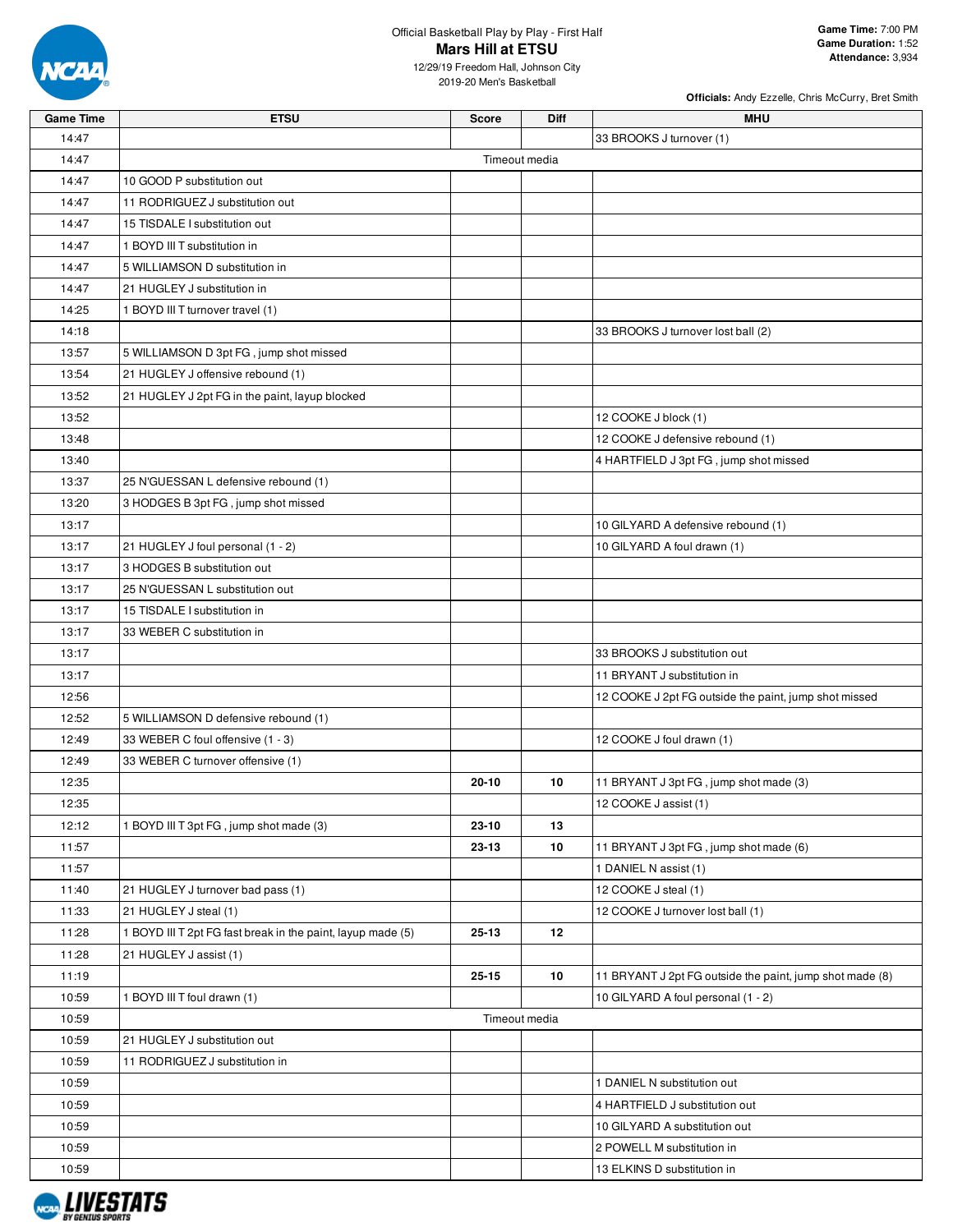

12/29/19 Freedom Hall, Johnson City 2019-20 Men's Basketball

| <b>Game Time</b> | <b>ETSU</b>                                         | <b>Score</b>  | Diff | MHU                                          |
|------------------|-----------------------------------------------------|---------------|------|----------------------------------------------|
| 10:59            |                                                     |               |      | 31 BELIN T substitution in                   |
| 10:38            | 15 TISDALE I foul drawn (1)                         |               |      | 2 POWELL M foul shooting (1 - 3)             |
| 10:38            | 15 TISDALE I free throw 1 - 3 made (5)              | $26 - 15$     | 11   |                                              |
| 10:38            | 15 TISDALE I free throw 2 - 3 missed                |               |      |                                              |
| 10:38            | offensive dead ball rebound (1)                     |               |      |                                              |
| 10:38            | 15 TISDALE I free throw 3 - 3 made (6)              | $27 - 15$     | 12   |                                              |
| 10:23            | 1 BOYD III T steal (1)                              |               |      | 11 BRYANT J turnover bad pass (1)            |
| 10:17            | 1 BOYD III T 3pt FG, jump shot missed               |               |      |                                              |
| 10:14            |                                                     |               |      | 11 BRYANT J defensive rebound (1)            |
| 10:08            |                                                     |               |      | 2 POWELL M 2pt FG in the paint, layup missed |
| 10:05            | 11 RODRIGUEZ J defensive rebound (3)                |               |      |                                              |
| 09:59            | 5 WILLIAMSON D 2pt FG in the paint, made (2)        | $29 - 15$     | 14   |                                              |
| 09:59            | 11 RODRIGUEZ J assist (2)                           |               |      |                                              |
| 09:47            | 1 BOYD III T steal (2)                              |               |      | 11 BRYANT J turnover bad pass (2)            |
| 09:46            | 11 RODRIGUEZ J foul drawn (1)                       |               |      | 2 POWELL M foul shooting (2 - 4)             |
| 09:46            | 11 RODRIGUEZ J free throw fast break 1 - 2 missed   |               |      |                                              |
| 09:46            | offensive dead ball rebound (2)                     |               |      |                                              |
| 09:46            | 1 BOYD III T substitution out                       |               |      |                                              |
| 09:46            | 33 WEBER C substitution out                         |               |      |                                              |
| 09:46            | 3 HODGES B substitution in                          |               |      |                                              |
| 09:46            | 10 GOOD P substitution in                           |               |      |                                              |
| 09:46            |                                                     |               |      | 2 POWELL M substitution out                  |
| 09:46            |                                                     |               |      | 10 GILYARD A substitution in                 |
| 09:46            | 11 RODRIGUEZ J free throw fast break 2 - 2 made (7) | $30 - 15$     | 15   |                                              |
| 09:34            |                                                     |               |      | 12 COOKE J 3pt FG, jump shot missed          |
| 09:31            | defensive rebound (9)                               |               |      |                                              |
| 09:19            | 10 GOOD P 3pt FG, jump shot missed                  |               |      |                                              |
| 09:16            |                                                     |               |      | 10 GILYARD A defensive rebound (2)           |
| 09:12            |                                                     |               |      | 11 BRYANT J 3pt FG, jump shot missed         |
| 09:08            | 11 RODRIGUEZ J defensive rebound (4)                |               |      |                                              |
| 09:03            | 5 WILLIAMSON D 2pt FG in the paint, layup missed    |               |      |                                              |
| 08:58            | 11 RODRIGUEZ J offensive rebound (5)                |               |      |                                              |
| 08:58            | 11 RODRIGUEZ J 2pt FG in the paint, layup made (9)  | $32 - 15$     | 17   |                                              |
| 08:55            | 11 RODRIGUEZ J steal (2)                            |               |      | 11 BRYANT J turnover bad pass (3)            |
| 08:46            | 15 TISDALE I 2pt FG in the paint, layup made (8)    | 34-15         | 19   |                                              |
| 08:21            |                                                     |               |      | 31 BELIN T 3pt FG, jump shot missed          |
| 08:17            | 15 TISDALE I defensive rebound (1)                  |               |      |                                              |
| 08:12            | 5 WILLIAMSON D foul drawn (1)                       |               |      | 31 BELIN T foul personal (1 - 5)             |
| 08:12            |                                                     |               |      | 12 COOKE J substitution out                  |
| 08:12            |                                                     |               |      | 31 BELIN T substitution out                  |
| 08:12            |                                                     |               |      | 1 DANIEL N substitution in                   |
| 08:12            |                                                     |               |      | 33 BROOKS J substitution in                  |
| 07:51            | 3 HODGES B 2pt FG in the paint, jump shot missed    |               |      |                                              |
| 07:48            |                                                     |               |      | 11 BRYANT J defensive rebound (2)            |
| 07:47            |                                                     | Timeout media |      |                                              |
| 07:47            | 5 WILLIAMSON D substitution out                     |               |      |                                              |
| 07:47            | 1 BOYD III T substitution in                        |               |      |                                              |
| 07:41            |                                                     |               |      | 11 BRYANT J turnover travel (4)              |
| 07:40            | 11 RODRIGUEZ J foul drawn (2)                       |               |      | 1 DANIEL N foul shooting (2 - 6)             |

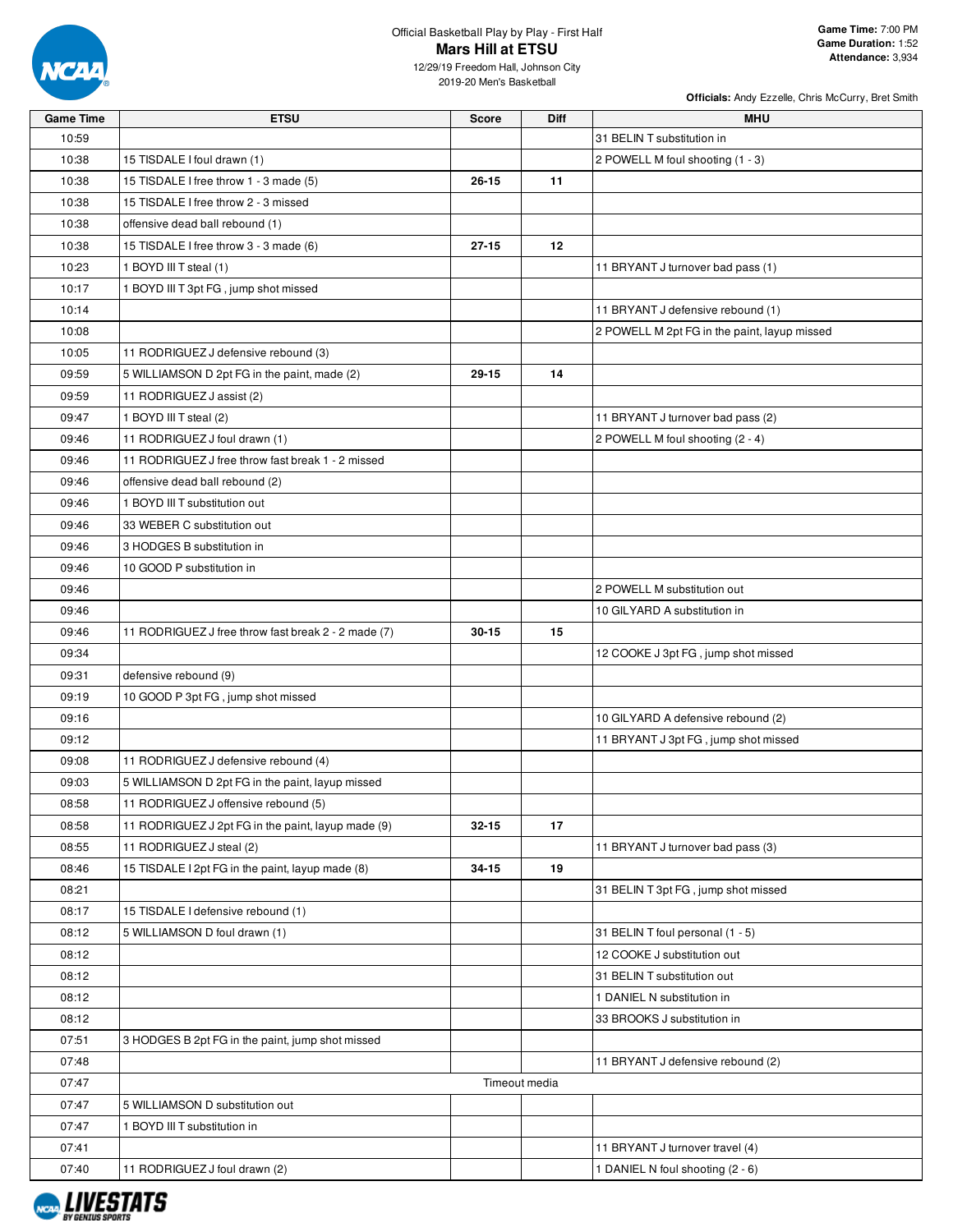

**Officials:** Andy Ezzelle, Chris McCurry, Bret Smith

12/29/19 Freedom Hall, Johnson City 2019-20 Men's Basketball

| <b>Game Time</b> | <b>ETSU</b>                                             | <b>Score</b> | Diff | <b>MHU</b>                                               |
|------------------|---------------------------------------------------------|--------------|------|----------------------------------------------------------|
| 07:40            | 11 RODRIGUEZ J free throw fast break 1 - 2 missed       |              |      |                                                          |
| 07:40            | offensive dead ball rebound (3)                         |              |      |                                                          |
| 07:40            | 11 RODRIGUEZ J free throw fast break 2 - 2 made (10)    | $35 - 15$    | 20   |                                                          |
| 07:35            |                                                         |              |      | 1 DANIEL N turnover bad pass (2)                         |
| 07:20            | 1 BOYD III T 3pt FG, jump shot made (8)                 | 38-15        | 23   |                                                          |
| 07:20            | 15 TISDALE I assist (1)                                 |              |      |                                                          |
| 07:04            |                                                         |              |      | 33 BROOKS J 3pt FG, jump shot missed                     |
| 07:02            | defensive rebound (13)                                  |              |      |                                                          |
| 07:02            |                                                         |              |      | 13 ELKINS D substitution out                             |
| 07:02            |                                                         |              |      | 4 HARTFIELD J substitution in                            |
| 06:40            | 11 RODRIGUEZ J 2pt FG in the paint, layup made (12)     | 40-15        | 25   |                                                          |
| 06:31            |                                                         |              |      | 10 GILYARD A 3pt FG, jump shot missed                    |
| 06:28            | 11 RODRIGUEZ J defensive rebound (6)                    |              |      |                                                          |
| 06:25            | 3 HODGES B foul drawn (2)                               |              |      | 33 BROOKS J foul shooting (1 - 7)                        |
| 06:25            | 3 HODGES B free throw fast break 1 - 2 missed           |              |      |                                                          |
| 06:25            | offensive dead ball rebound (4)                         |              |      |                                                          |
| 06:25            | 11 RODRIGUEZ J substitution out                         |              |      |                                                          |
| 06:25            | 25 N'GUESSAN L substitution in                          |              |      |                                                          |
| 06:25            | 15 TISDALE I substitution out                           |              |      |                                                          |
| 06:25            | 5 WILLIAMSON D substitution in                          |              |      |                                                          |
| 06:25            | 3 HODGES B free throw fast break 2 - 2 missed           |              |      |                                                          |
| 06:23            | 3 HODGES B offensive rebound (2)                        |              |      |                                                          |
| 06:16            | 3 HODGES B substitution out                             |              |      |                                                          |
| 06:16            | 23 PATTERSON V substitution in                          |              |      |                                                          |
| 06:03            | 25 N'GUESSAN L 2pt FG in the paint, jump shot missed    |              |      |                                                          |
| 06:00            | 25 N'GUESSAN L offensive rebound (2)                    |              |      |                                                          |
| 06:00            | 25 N'GUESSAN L turnover 3 seconds (1)                   |              |      |                                                          |
| 05:53            |                                                         | 40-17        | 23   | 33 BROOKS J 2pt FG outside the paint, jump shot made (2) |
| 05:37            | 25 N'GUESSAN L 2pt FG in the paint, dunk, made (4)      | 42-17        | 25   |                                                          |
| 05:37            | 1 BOYD III T assist (1)                                 |              |      |                                                          |
| 05:17            |                                                         |              |      | 11 BRYANT J 3pt FG, jump shot missed                     |
| 05:13            | 25 N'GUESSAN L defensive rebound (3)                    |              |      |                                                          |
| 05:09            | 1 BOYD III T 2pt FG in the paint, layup blocked         |              |      |                                                          |
| 05:09            |                                                         |              |      | 33 BROOKS J block (1)                                    |
| 05:03            | 1 BOYD III T offensive rebound (1)                      |              |      |                                                          |
| 05:02            | 5 WILLIAMSON D 2pt FG in the paint, layup made (4)      | 44-17        | 27   |                                                          |
| 04:48            |                                                         |              |      | 10 GILYARD A turnover travel (1)                         |
| 04:21            | 1 BOYD III T 3pt FG, jump shot missed                   |              |      |                                                          |
| 04:17            |                                                         |              |      | 10 GILYARD A defensive rebound (3)                       |
| 04:11            |                                                         |              |      | 10 GILYARD A 2pt FG in the paint, layup missed           |
| 04:08            | 5 WILLIAMSON D defensive rebound (2)                    |              |      |                                                          |
| 04:05            | 5 WILLIAMSON D 2pt FG in the paint, layup blocked       |              |      |                                                          |
| 04:05            |                                                         |              |      | 1 DANIEL N block (1)                                     |
| 04:03            | offensive rebound (20)                                  |              |      |                                                          |
| 04:03            | 10 GOOD P substitution out                              |              |      |                                                          |
| 04:03            | 25 N'GUESSAN L substitution out                         |              |      |                                                          |
| 04:03            | 3 HODGES B substitution in                              |              |      |                                                          |
| 04:03            | 13 CORLEY O substitution in                             |              |      |                                                          |
| 03:53            | 1 BOYD III T 2pt FG outside the paint, jump shot missed |              |      |                                                          |
|                  |                                                         |              |      |                                                          |

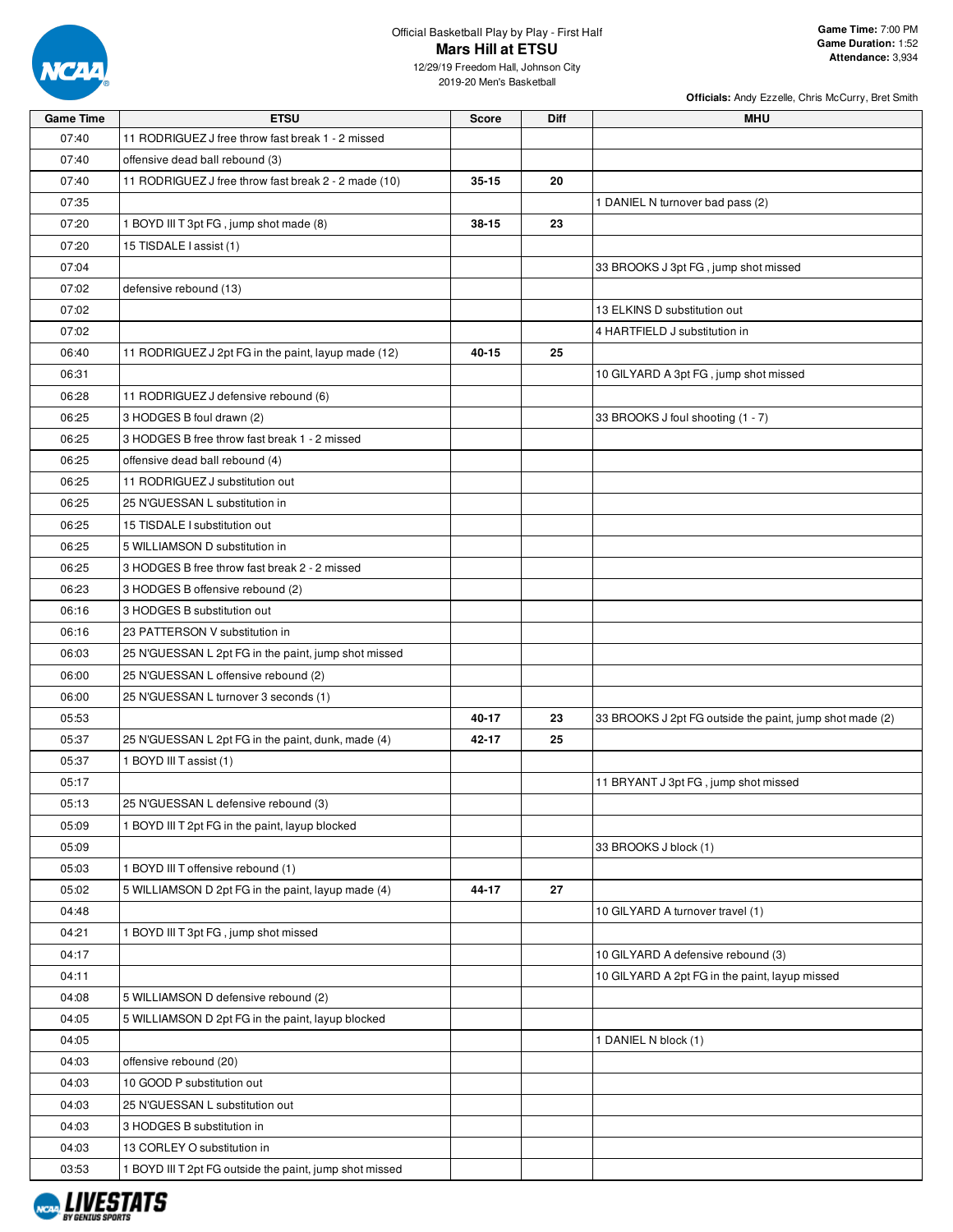

| <b>Game Time</b> | <b>ETSU</b>                                                              | <b>Score</b>          | Diff | <b>MHU</b>                                                   |
|------------------|--------------------------------------------------------------------------|-----------------------|------|--------------------------------------------------------------|
| 03:50            |                                                                          |                       |      | 1 DANIEL N defensive rebound (2)                             |
| 03:45            |                                                                          | 44-19                 | 25   | 4 HARTFIELD J 2pt FG fast break in the paint, layup made (2) |
| 03:23            | 23 PATTERSON V 3pt FG, jump shot made (3)                                | 47-19                 | 28   |                                                              |
| 03:06            |                                                                          |                       |      | 33 BROOKS J 3pt FG, jump shot missed                         |
| 03:03            | 5 WILLIAMSON D defensive rebound (3)                                     |                       |      |                                                              |
| 02:56            | 5 WILLIAMSON D 2pt FG in the paint, made (6)                             | 49-19                 | 30   |                                                              |
| 02:47            |                                                                          |                       |      | 11 BRYANT J turnover bad pass (5)                            |
| 02:47            |                                                                          | Timeout media         |      |                                                              |
| 02:47            |                                                                          |                       |      | 1 DANIEL N substitution out                                  |
| 02:47            |                                                                          |                       |      | 11 BRYANT J substitution out                                 |
| 02:47            |                                                                          |                       |      | 12 COOKE J substitution in                                   |
| 02:47            |                                                                          |                       |      | 31 BELIN T substitution in                                   |
| 02:33            | 5 WILLIAMSON D 3pt FG, jump shot made (9)                                | $52 - 19$             | 33   |                                                              |
| 02:33            | 1 BOYD III T assist (2)                                                  |                       |      |                                                              |
| 02:10            |                                                                          |                       |      | 33 BROOKS J 3pt FG, jump shot missed                         |
| 02:07            | 13 CORLEY O defensive rebound (1)                                        |                       |      |                                                              |
| 02:00            | 3 HODGES B 2pt FG in the paint, layup made (10)                          | 54-19                 | 35   |                                                              |
| 02:00            | 1 BOYD III T assist (3)                                                  |                       |      |                                                              |
| 01:40            |                                                                          | 54-21                 | 33   | 12 COOKE J 2pt FG in the paint, layup made (2)               |
| 01:40            |                                                                          |                       |      | 4 HARTFIELD J assist (1)                                     |
| 01:17            | 1 BOYD III T 3pt FG, jump shot missed                                    |                       |      |                                                              |
| 01:15            | 23 PATTERSON V offensive rebound (1)                                     |                       |      |                                                              |
| 01:15            | 23 PATTERSON V foul drawn (1)                                            |                       |      | 10 GILYARD A foul personal (2 - 8)                           |
| 01:15            | 23 PATTERSON V 1&1 free throw 1 made (4)                                 | 55-21                 | 34   |                                                              |
| 01:15            | 23 PATTERSON V 1&1 free throw 2 missed                                   |                       |      |                                                              |
| 01:14            |                                                                          |                       |      | 12 COOKE J defensive rebound (2)                             |
| 01:04            |                                                                          | 55-23                 | 32   | 12 COOKE J 2pt FG in the paint, made (4)                     |
| 00:39            | 23 PATTERSON V 3pt FG, jump shot missed                                  |                       |      |                                                              |
| 00:33            |                                                                          |                       |      | 4 HARTFIELD J defensive rebound (1)                          |
| 00:32            | 23 PATTERSON V steal (1)                                                 |                       |      | 4 HARTFIELD J turnover bad pass (1)                          |
| 00:26            | 3 HODGES B 2pt FG fast break in the paint, layup made (12)               | $57 - 23$             | 34   |                                                              |
| 00:26            | 1 BOYD III T assist (4)                                                  |                       |      |                                                              |
| 00:18            |                                                                          | 57-26                 | 31   | 12 COOKE J 3pt FG, jump shot made (7)                        |
| 00:18            |                                                                          |                       |      | 10 GILYARD A assist (1)                                      |
| 00:04            | 13 CORLEY O 2pt FG in the paint, layup made (2)                          | 59-26                 | 33   |                                                              |
| 00:04            | 5 WILLIAMSON D assist (1)                                                |                       |      |                                                              |
| 00:00            | 1 BOYD III T steal (3)                                                   |                       |      | 10 GILYARD A turnover bad pass (2)                           |
| 00:00            | 1 BOYD III T 2pt FG fast break outside the paint, jump shot made<br>(10) | 61-26                 | 35   |                                                              |
|                  |                                                                          | <b>END OF PERIOD</b>  |      |                                                              |
|                  |                                                                          | <b>ETSU 61-26 MHU</b> |      |                                                              |

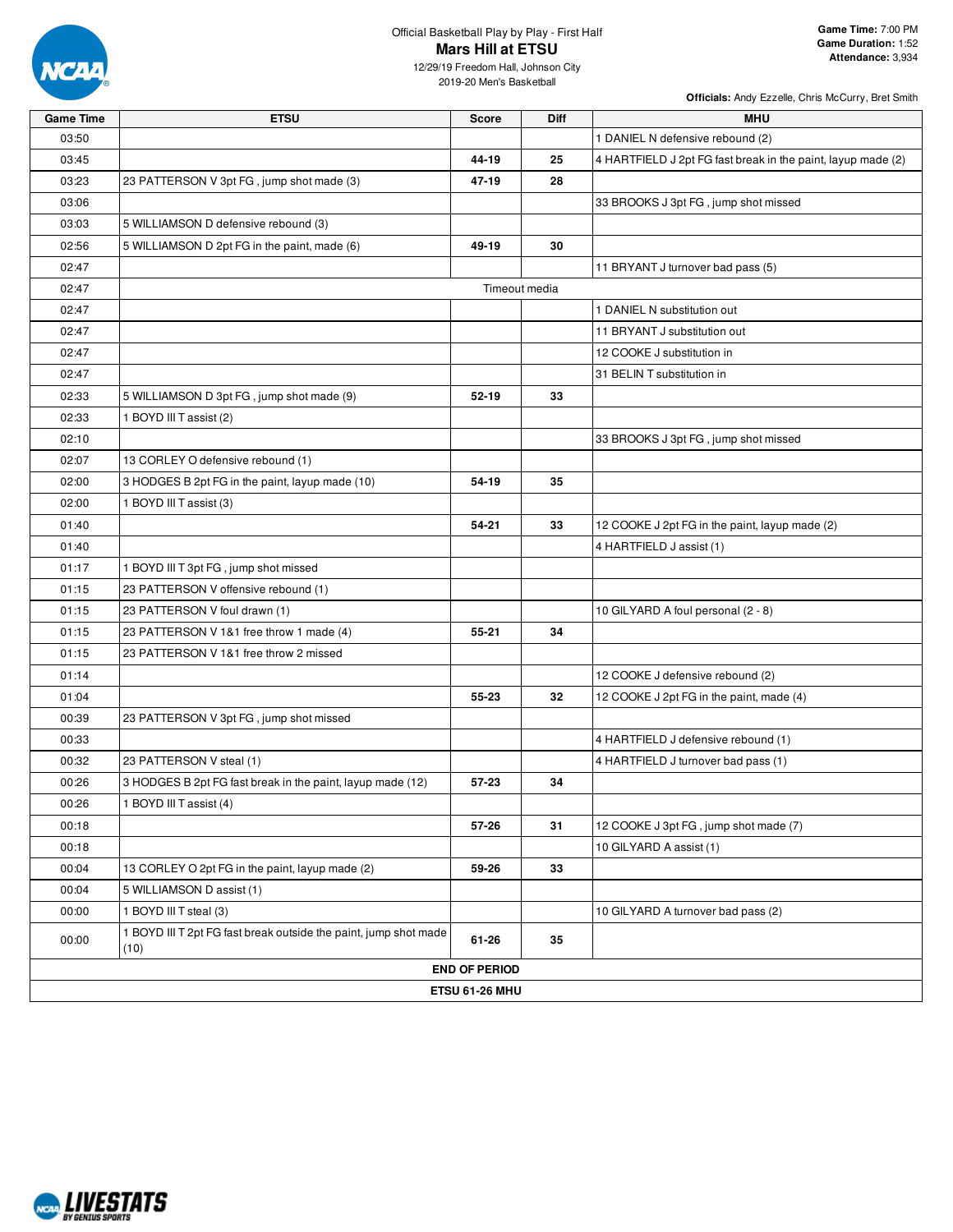

#### Official Basketball Box Score - First Half **Mars Hill at ETSU** 12/29/19 Freedom Hall, Johnson City

2019-20 Men's Basketball

**Officials:** Andy Ezzelle, Chris McCurry, Bret Smith

|               |                             |       | FG        | 3P       | FT      |           |                | <b>Rebounds</b> |                | <b>Fouls</b> | <b>TP</b> | <b>AS</b> | <b>TO</b> | <b>ST</b> |           | <b>Blocks</b> | $+/-$ |
|---------------|-----------------------------|-------|-----------|----------|---------|-----------|----------------|-----------------|----------------|--------------|-----------|-----------|-----------|-----------|-----------|---------------|-------|
|               | NO. Name                    | Min   | M-A       | M-A      | M-A     | <b>OR</b> | <b>DR</b>      | <b>TOT</b>      | <b>PF</b>      | <b>FD</b>    |           |           |           |           | <b>BS</b> | <b>BA</b>     |       |
|               | F<br>Nassyr Daniel          | 14:26 | $0-0$     | $0 - 0$  | $0-0$   | 0         | 2              | 2               | $\overline{c}$ | 0            | 0         |           | 2         |           |           | 0             | $-21$ |
| 2             | <b>Matthew Powell</b><br>GI | 04:57 | $0 - 1$   | $0 - 0$  | $3-3$   | $\Omega$  | $\Omega$       | $\Omega$        | 2              |              | 3         | 0         | 3         | 0         | 0         | $\Omega$      | -12   |
| 10            | Austin Gilyard<br>GI        | 18:47 | $2 - 4$   | $0 - 1$  | $0-0$   | 0         | 3              | 3               | 2              |              | 4         |           | 2         | 0         | $\Omega$  | 0             | -31   |
| 11            | Jamal Bryant<br>G           | 14:14 | $3 - 7$   | $2 - 6$  | $0 - 0$ | $\Omega$  | $\overline{2}$ | $\overline{2}$  | $\Omega$       | $\Omega$     | 8         | 0         | 5         | 0         | 0         | $\Omega$      | $-26$ |
| 33            | Ja'Shawn Brooks<br>G        | 14:55 | 1-4       | $0 - 3$  | $0 - 0$ | $\Omega$  | $\Omega$       | 0               |                | 0            | 2         | 0         | 2         | 0         |           | 0             | $-29$ |
| 4             | Justen Hartfield            | 12:19 | $1-2$     | $0 - 1$  | $0 - 0$ | $\Omega$  | 1              | 1               | $\Omega$       | $\Omega$     | 2         |           |           | 0         | 0         | $\Omega$      | $-13$ |
| 12            | Javonte Cooke               | 10:51 | $3-6$     | 1-2      | $0 - 0$ | 0         | $\overline{c}$ | $\overline{c}$  | $\Omega$       |              | 7         |           |           |           |           |               | -16   |
| 13            | David Elkins                | 03:57 | $0 - 0$   | $0 - 0$  | $0-0$   | 0         | $\Omega$       | 0               | $\Omega$       | 0            | 0         | 0         | 0         | 0         | 0         | $\Omega$      | -13   |
| 31            | <b>Trey Belin</b>           | 05:34 | $0 - 1$   | $0 - 1$  | $0 - 0$ | 0         | $\Omega$       | 0               |                | 0            | 0         | 0         | 0         | 0         | $\Omega$  | 0             | -14   |
| Team          |                             |       |           |          |         | 0         | $\Omega$       | $\Omega$        |                |              | 0         |           | 0         |           |           |               |       |
| <b>Totals</b> |                             |       | $10 - 25$ | $3 - 14$ | $3 - 3$ | 0         | 10             | 10              | 8              | 3            | 26        | 4         | 16        | 2         | 3         |               | -35   |

| <b>Shooting By Period</b> |              |           |        |  |  |  |  |  |  |
|---------------------------|--------------|-----------|--------|--|--|--|--|--|--|
| 1st                       | FG%          | 10-25     | 40.0%  |  |  |  |  |  |  |
|                           | 3PT%         | $3 - 14$  | 21.4%  |  |  |  |  |  |  |
|                           | FT%          | $3-3$     | 100%   |  |  |  |  |  |  |
|                           | <b>GMFG%</b> | $10 - 25$ | 40.0%  |  |  |  |  |  |  |
|                           | 3PT%         | $3 - 14$  | 21.4%  |  |  |  |  |  |  |
|                           | FT%          | $3-3$     | 100.0% |  |  |  |  |  |  |

Dead Ball Rebounds: 0, 0

| I<br>- |  |  |
|--------|--|--|
| ×      |  |  |

**Technical Fouls:**:NONE

|               |                            | FG<br>3P<br>FT<br><b>Rebounds</b> |           |          |          | <b>Fouls</b> | <b>TP</b>     | <b>ASITO</b>   |             | <b>ST</b>      |    | <b>Blocks</b> |          |   |           |             |       |  |
|---------------|----------------------------|-----------------------------------|-----------|----------|----------|--------------|---------------|----------------|-------------|----------------|----|---------------|----------|---|-----------|-------------|-------|--|
|               | NO. Name                   | Min                               | M-A       | M-A      | M-A      | OR.          | <b>DR</b>     | <b>TOT</b>     |             | PF FD          |    |               |          |   | <b>BS</b> | <b>BA</b>   | $+/-$ |  |
| 11            | F<br>Jeromy Rodriguez      | 09:47                             | $5 - 7$   | $0 - 0$  | $2 - 4$  | 2            | 4             | 6              | 0           | $\overline{2}$ | 12 | 2             |          | 2 | 0         | $\mathbf 0$ | 28    |  |
| 25            | Lucas N'Guessan<br>C.      | 09:05                             | $2 - 3$   | $0 - 0$  | $0 - 0$  |              | $\mathcal{P}$ | 3              | $\mathbf 0$ | $\Omega$       | 4  |               |          | 0 |           | $\mathbf 0$ | 15    |  |
| 3             | <b>Bo Hodges</b><br>G      | 14:16                             | $5 - 7$   | $1-2$    | $1-3$    |              |               | $\overline{2}$ |             | $\overline{2}$ | 12 |               | 0        |   | 0         | 0           | 32    |  |
| 10            | <b>Patrick Good</b><br>G   | 10:56                             | $0 - 1$   | $0 - 1$  | $0 - 0$  | $\Omega$     |               | 1              | $\Omega$    | 0              | 0  |               | $\Omega$ | 0 | 0         | $\mathbf 0$ | 26    |  |
| 15            | <b>Isaiah Tisdale</b><br>G | 12:05                             | $3-3$     | $0 - 0$  | $2 - 3$  | 0            |               |                | $\Omega$    |                | 8  |               | 0        |   | 0         | $\Omega$    | 25    |  |
|               | Tray Boyd III              | 12:48                             | $4 - 9$   | $2 - 5$  | $0 - 0$  |              | $\Omega$      | 1              | $\Omega$    |                | 10 | 4             |          | 3 | 0         |             | 17    |  |
| 5             | Daivien Williamson         | 13:25                             | $4 - 7$   | $1-2$    | $0 - 0$  | $\Omega$     | 3             | 3              | $\Omega$    |                | 9  |               | 0        | 0 | 0         |             | 16    |  |
| 21            | Joe Hugley                 | 03:48                             | $0 - 1$   | $0 - 0$  | $0 - 0$  |              | $\Omega$      | 1              |             | 0              | 0  |               |          |   | 0         |             | -3    |  |
| 33            | Charlie Weber              | 03:31                             | $0 - 0$   | $0 - 0$  | $0 - 0$  | 0            | 0             | $\Omega$       |             | 0              | 0  | $\Omega$      |          | 0 | 0         | 0           |       |  |
| 23            | <b>Vonnie Patterson</b>    | 06:16                             | $1-2$     | $1-2$    | $1 - 2$  |              | $\Omega$      | 1              | $\Omega$    |                | 4  | 0             | $\Omega$ |   | $\Omega$  | $\mathbf 0$ | 10    |  |
| 13            | <b>Octavion Corley</b>     | 04:03                             | $1 - 1$   | $0-0$    | $0 - 0$  | 0            |               |                | $\Omega$    | 0              | 2  | $\Omega$      | 0        | 0 | 0         | 0           | 8     |  |
| Team          |                            |                                   |           |          |          | 2            | 3             |                |             | 0              |    | 0             |          |   |           |             |       |  |
| <b>Totals</b> |                            |                                   | $25 - 41$ | $5 - 12$ | $6 - 12$ | 8            | 15            | 23             | 3           | 8              | 61 | 12            | 5        | 9 |           | 3           | 35    |  |

|     | <b>Shooting By Period</b> |           |       |  |  |  |  |  |  |  |  |
|-----|---------------------------|-----------|-------|--|--|--|--|--|--|--|--|
| 1st | FG%                       | $25 - 41$ | 61.0% |  |  |  |  |  |  |  |  |
|     | 3PT%                      | $5 - 12$  | 41.7% |  |  |  |  |  |  |  |  |
|     | FT%                       | $6 - 12$  | 50%   |  |  |  |  |  |  |  |  |
|     | GM FG%                    | $25 - 41$ | 61.0% |  |  |  |  |  |  |  |  |
|     | 3PT%                      | $5 - 12$  | 41.7% |  |  |  |  |  |  |  |  |
|     | FT%                       | $6 - 12$  | 50.0% |  |  |  |  |  |  |  |  |

Dead Ball Rebounds: 4, 0

|                     | <b>MHU</b><br><b>ETSU</b>                                         |                               |  |  |  |
|---------------------|-------------------------------------------------------------------|-------------------------------|--|--|--|
| <b>Biggest lead</b> |                                                                   | 0 $(1st 20:00) 35 (1st 2:00)$ |  |  |  |
|                     | <b>Best Scoring Run</b> $3(1^{st}16:16)$ 15(1 <sup>st</sup> 6:40) |                               |  |  |  |
| <b>Lead Changes</b> |                                                                   |                               |  |  |  |
| <b>Times Tied</b>   |                                                                   |                               |  |  |  |
| Time with Lead      | 19:15<br>00:00                                                    |                               |  |  |  |

| <b>Points from</b>    |   | <b>MHU ETSU</b> |             | <b>Period by Period Scoring</b> |     |  |  |  |  |  |
|-----------------------|---|-----------------|-------------|---------------------------------|-----|--|--|--|--|--|
| <b>Turnovers</b>      | 5 | 23              |             | 1st                             | ΤΩΤ |  |  |  |  |  |
| Paint                 | 8 | 38              |             |                                 |     |  |  |  |  |  |
| <b>Second Chancel</b> | U |                 | <b>MHU</b>  | 26                              | 26  |  |  |  |  |  |
| <b>Fast Breaks</b>    | 2 | 11              | <b>ETSU</b> |                                 |     |  |  |  |  |  |
| <b>Bench</b>          | 9 | 25              |             | 61                              | 61  |  |  |  |  |  |

# **Technical Fouls:**:NONE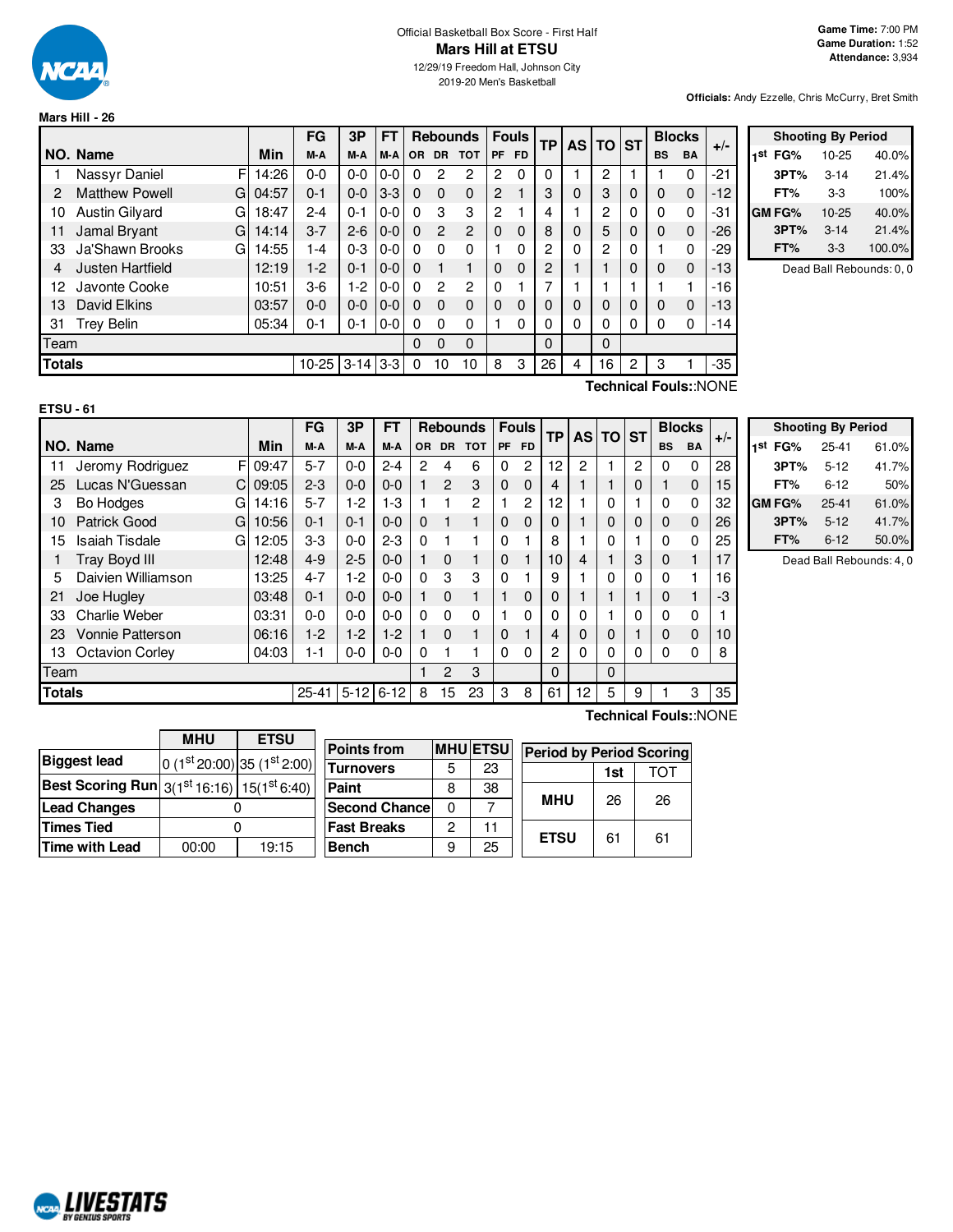

**Officials:** Andy Ezzelle, Chris McCurry, Bret Smith

#### **Period 2**

| <b>Quarter Starters:</b> |                                                        |            |                |             |                                                |                                                           |
|--------------------------|--------------------------------------------------------|------------|----------------|-------------|------------------------------------------------|-----------------------------------------------------------|
| <b>ETSU</b>              | 3 Hodges B                                             | 10 Good P  | 11 Rodriguez J |             | 15 Tisdale I                                   | 25 N'Guessan L                                            |
| <b>MHU</b>               | 1 Daniel N                                             | 2 Powell M | 10 Gilyard A   |             | 11 Bryant J                                    | 33 Brooks J                                               |
| <b>Game Time</b>         | <b>ETSU</b>                                            |            | <b>Score</b>   | <b>Diff</b> |                                                | <b>MHU</b>                                                |
| 20:00                    | 1 BOYD III T substitution out                          |            |                |             |                                                |                                                           |
| 20:00                    | 5 WILLIAMSON D substitution out                        |            |                |             |                                                |                                                           |
| 20:00                    | 13 CORLEY O substitution out                           |            |                |             |                                                |                                                           |
| 20:00                    | 23 PATTERSON V substitution out                        |            |                |             |                                                |                                                           |
| 20:00                    | 10 GOOD P substitution in                              |            |                |             |                                                |                                                           |
| 20:00                    | 11 RODRIGUEZ J substitution in                         |            |                |             |                                                |                                                           |
| 20:00                    | 15 TISDALE I substitution in                           |            |                |             |                                                |                                                           |
| 20:00                    | 25 N'GUESSAN L substitution in                         |            |                |             |                                                |                                                           |
| 20:00                    |                                                        |            |                |             | 4 HARTFIELD J substitution out                 |                                                           |
| 20:00                    |                                                        |            |                |             | 12 COOKE J substitution out                    |                                                           |
| 20:00                    |                                                        |            |                |             | 31 BELIN T substitution out                    |                                                           |
| 20:00                    |                                                        |            |                |             | 1 DANIEL N substitution in                     |                                                           |
| 20:00                    |                                                        |            |                |             | 2 POWELL M substitution in                     |                                                           |
| 20:00                    |                                                        |            |                |             | 11 BRYANT J substitution in                    |                                                           |
| 19:40                    | 25 N'GUESSAN L 2pt FG in the paint, missed             |            |                |             |                                                |                                                           |
| 19:36                    |                                                        |            |                |             | 10 GILYARD A defensive rebound (4)             |                                                           |
| 19:34                    |                                                        |            |                |             | 33 BROOKS J 3pt FG, jump shot missed           |                                                           |
| 19:30                    | 15 TISDALE I defensive rebound (2)                     |            |                |             |                                                |                                                           |
| 19:11                    | 10 GOOD P 2pt FG outside the paint, jump shot made (2) |            | 63-26          | 37          |                                                |                                                           |
| 18:49                    |                                                        |            |                |             | 11 BRYANT J 3pt FG, jump shot missed           |                                                           |
| 18:46                    | 11 RODRIGUEZ J defensive rebound (7)                   |            |                |             |                                                |                                                           |
| 18:41                    | 10 GOOD P 3pt FG, jump shot made (5)                   |            | 66-26          | 40          |                                                |                                                           |
| 18:41                    | 15 TISDALE I assist (2)                                |            |                |             |                                                |                                                           |
| 18:31                    |                                                        |            |                |             | 2 POWELL M 3pt FG, jump shot missed            |                                                           |
| 18:27                    | 11 RODRIGUEZ J defensive rebound (8)                   |            |                |             |                                                |                                                           |
| 18:15                    | 3 HODGES B foul drawn (3)                              |            |                |             | 2 POWELL M foul shooting (3 - 1)               |                                                           |
| 18:15                    | 3 HODGES B free throw 1 - 2 made (13)                  |            | 67-26          | 41          |                                                |                                                           |
| 18:15                    | 3 HODGES B free throw 2 - 2 made (14)                  |            | 68-26          | 42          |                                                |                                                           |
| 18:06                    |                                                        |            | 68-28          | 40          |                                                | 11 BRYANT J 2pt FG outside the paint, jump shot made (10) |
| 17:54                    | 25 N'GUESSAN L 2pt FG in the paint, dunk, made (6)     |            | 70-28          | 42          |                                                |                                                           |
| 17:54                    | 3 HODGES B assist (2)                                  |            |                |             |                                                |                                                           |
| 17:32                    |                                                        |            | 70-30          | 40          |                                                | 2 POWELL M 2pt FG in the paint, jump shot made (5)        |
| 17:17                    | 25 N'GUESSAN L foul drawn (1)                          |            |                |             | 1 DANIEL N foul shooting (3 - 2)               |                                                           |
| 17:17                    | 25 N'GUESSAN L free throw 1 - 2 made (7)               |            | 71-30          | 41          |                                                |                                                           |
| 17:17                    | 25 N'GUESSAN L free throw 2 - 2 made (8)               |            | 72-30          | 42          |                                                |                                                           |
| 17:05                    |                                                        |            |                |             |                                                | 11 BRYANT J 2pt FG outside the paint, jump shot missed    |
| 17:01                    | 10 GOOD P defensive rebound (2)                        |            |                |             |                                                |                                                           |
| 16:48                    | 25 N'GUESSAN L 3pt FG, jump shot missed                |            |                |             |                                                |                                                           |
| 16:44                    | 15 TISDALE I offensive rebound (3)                     |            |                |             |                                                |                                                           |
| 16:42                    | 3 HODGES B 3pt FG, jump shot made (17)                 |            | 75-30          | 45          |                                                |                                                           |
| 16:42                    | 15 TISDALE I assist (3)                                |            |                |             |                                                |                                                           |
| 16:26                    |                                                        |            |                |             | 33 BROOKS J 2pt FG in the paint, layup blocked |                                                           |
| 16:26                    | 25 N'GUESSAN L block (2)                               |            |                |             |                                                |                                                           |
|                          |                                                        |            |                |             |                                                |                                                           |

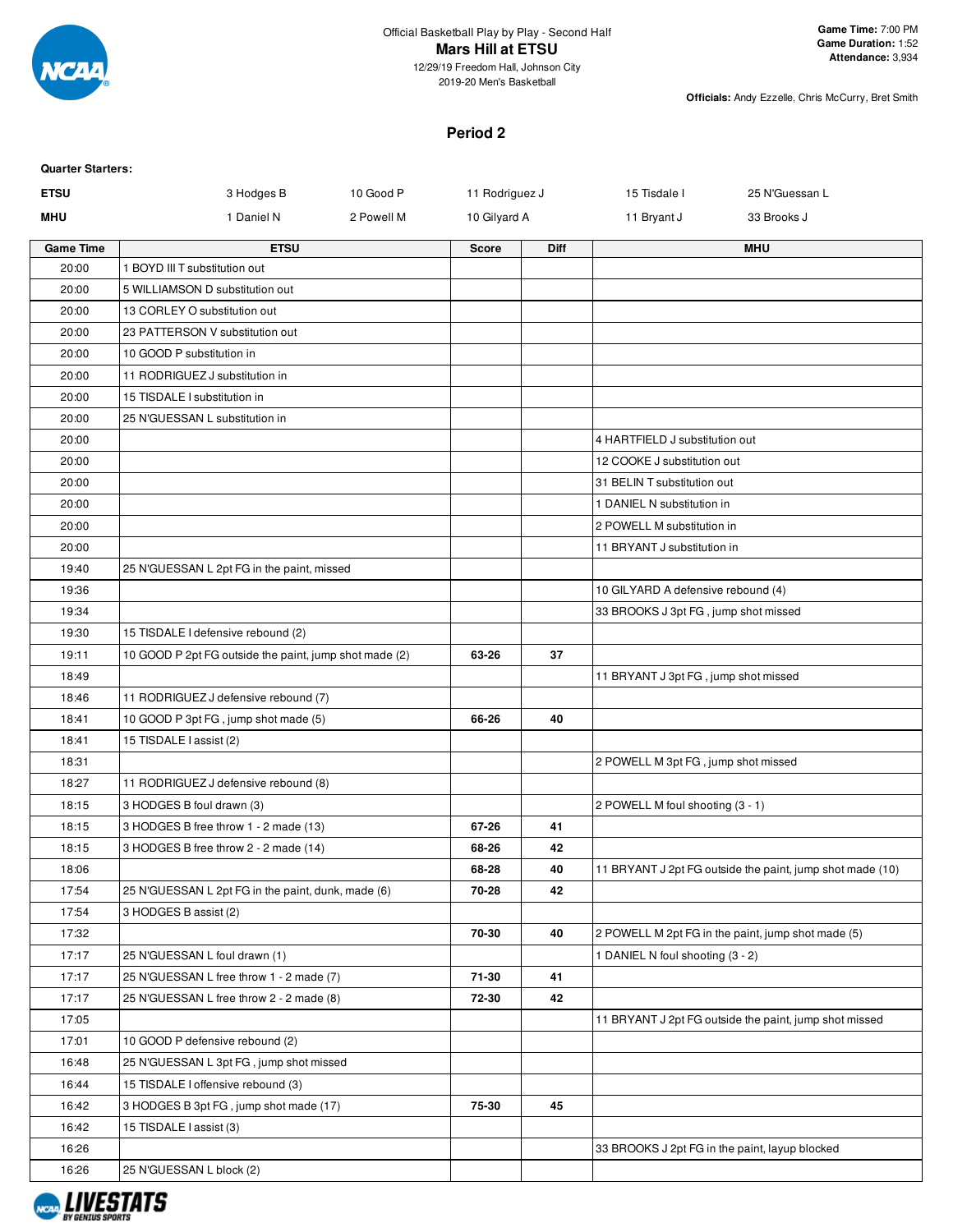

| <b>Game Time</b> | <b>ETSU</b>                                               | Score | Diff          | <b>MHU</b>                                            |
|------------------|-----------------------------------------------------------|-------|---------------|-------------------------------------------------------|
| 16:21            | 25 N'GUESSAN L defensive rebound (4)                      |       |               |                                                       |
| 16:16            | 11 RODRIGUEZ J turnover lost ball (2)                     |       |               |                                                       |
| 16:16            | 3 HODGES B substitution out                               |       |               |                                                       |
| 16:16            | 10 GOOD P substitution out                                |       |               |                                                       |
| 16:16            | 1 BOYD III T substitution in                              |       |               |                                                       |
| 16:16            | 5 WILLIAMSON D substitution in                            |       |               |                                                       |
| 16:16            |                                                           |       |               | 10 GILYARD A substitution out                         |
| 16:16            |                                                           |       |               | 4 HARTFIELD J substitution in                         |
| 16:16            | 25 N'GUESSAN L substitution out                           |       |               |                                                       |
| 16:16            | 21 HUGLEY J substitution in                               |       |               |                                                       |
| 16:16            |                                                           |       |               | 1 DANIEL N substitution out                           |
| 16:16            |                                                           |       |               | 12 COOKE J substitution in                            |
| 15:57            | 1 BOYD III T steal (4)                                    |       |               | 11 BRYANT J turnover lost ball (6)                    |
| 15:52            | 1 BOYD III T 2pt FG fast break in the paint, made (12)    | 77-30 | 47            |                                                       |
| 15:52            |                                                           |       | Timeout media |                                                       |
| 15:52            |                                                           |       |               | 11 BRYANT J substitution out                          |
| 15:52            |                                                           |       |               | 31 BELIN T substitution in                            |
| 15:33            |                                                           | 77-32 | 45            | 33 BROOKS J 2pt FG in the paint, layup made (4)       |
| 15:13            | 11 RODRIGUEZ J 2pt FG in the paint, layup made (14)       | 79-32 | 47            |                                                       |
| 15:13            | 21 HUGLEY J assist (2)                                    |       |               |                                                       |
| 14:54            |                                                           |       |               | 12 COOKE J 3pt FG, jump shot missed                   |
| 14:51            | 11 RODRIGUEZ J defensive rebound (9)                      |       |               |                                                       |
| 14:42            | 15 TISDALE I foul drawn (2)                               |       |               | 33 BROOKS J foul personal (2 - 3)                     |
| 14:30            | 11 RODRIGUEZ J foul drawn (3)                             |       |               | 31 BELIN T foul shooting (2 - 4)                      |
| 14:30            | 11 RODRIGUEZ J free throw 1 - 2 missed                    |       |               |                                                       |
| 14:30            | offensive dead ball rebound (5)                           |       |               |                                                       |
| 14:30            | 11 RODRIGUEZ J free throw 2 - 2 made (15)                 | 80-32 | 48            |                                                       |
| 14:15            | 11 RODRIGUEZ J substitution out                           |       |               |                                                       |
| 14:15            | 15 TISDALE I substitution out                             |       |               |                                                       |
| 14:15            | 3 HODGES B substitution in                                |       |               |                                                       |
| 14:15            | 33 WEBER C substitution in                                |       |               |                                                       |
| 14:15            |                                                           |       |               | 2 POWELL M substitution out                           |
| 14:15            |                                                           |       |               | 13 ELKINS D substitution in                           |
| 14:02            |                                                           |       |               | 4 HARTFIELD J 2pt FG in the paint, layup blocked      |
| 14:02            | 33 WEBER C block (1)                                      |       |               |                                                       |
| 14:02            |                                                           |       |               | offensive rebound (12)                                |
| 13:59            |                                                           |       |               | 12 COOKE J 3pt FG, jump shot missed                   |
| 13:56            | 5 WILLIAMSON D defensive rebound (4)                      |       |               |                                                       |
| 13:54            | 33 WEBER C 2pt FG fast break in the paint, dunk, made (2) | 82-32 | 50            |                                                       |
| 13:54            | 1 BOYD III T assist (5)                                   |       |               |                                                       |
| 13:43            |                                                           |       |               | 31 BELIN T 2pt FG outside the paint, jump shot missed |
| 13:40            | 3 HODGES B defensive rebound (3)                          |       |               |                                                       |
| 13:37            | 33 WEBER C foul drawn (1)                                 |       |               | 33 BROOKS J foul shooting (3 - 5)                     |
| 13:37            | 33 WEBER C free throw fast break 1 - 2 missed             |       |               |                                                       |
| 13:37            | offensive dead ball rebound (6)                           |       |               |                                                       |
| 13:37            |                                                           |       |               | 33 BROOKS J substitution out                          |
| 13:37            |                                                           |       |               | 10 GILYARD A substitution in                          |
| 13:37            | 33 WEBER C free throw fast break 2 - 2 missed             |       |               |                                                       |
| 13:34            |                                                           |       |               | 12 COOKE J defensive rebound (3)                      |

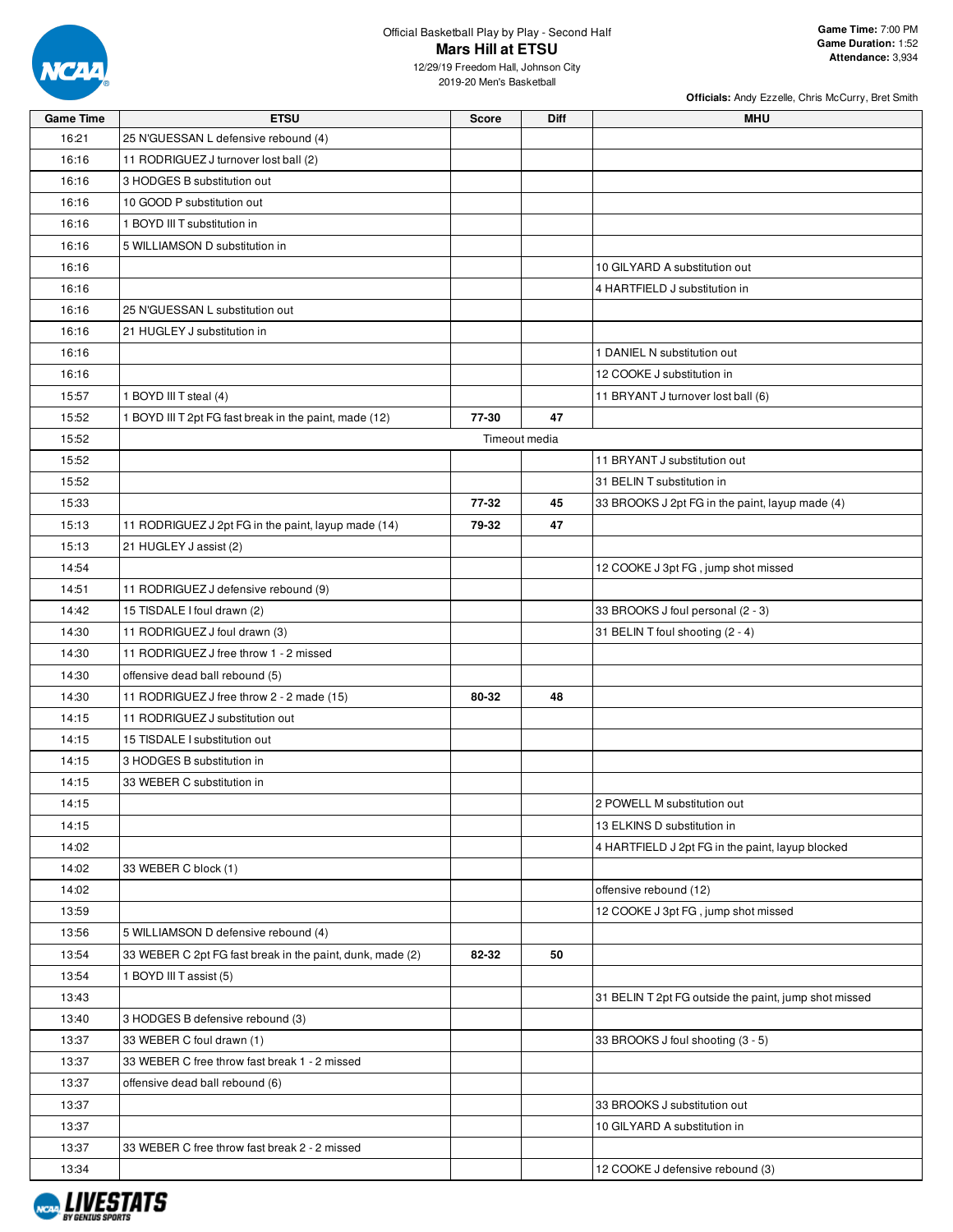

| <b>Game Time</b> | <b>ETSU</b>                                                | <b>Score</b> | <b>Diff</b>   | <b>MHU</b>                                              |
|------------------|------------------------------------------------------------|--------------|---------------|---------------------------------------------------------|
| 13:24            |                                                            |              |               | 31 BELIN T 2pt FG in the paint, layup missed            |
| 13:20            | 33 WEBER C defensive rebound (1)                           |              |               |                                                         |
| 13:08            | 21 HUGLEY J turnover lost ball (2)                         |              |               | 31 BELIN T steal (1)                                    |
| 13:00            |                                                            |              |               | 4 HARTFIELD J 3pt FG, jump shot missed                  |
| 12:56            |                                                            |              |               | 10 GILYARD A offensive rebound (5)                      |
| 12:54            |                                                            |              |               | 31 BELIN T 3pt FG, jump shot missed                     |
| 12:53            |                                                            |              |               | 12 COOKE J offensive rebound (4)                        |
| 12:53            | 33 WEBER C foul personal (2 - 1)                           |              |               | 12 COOKE J foul drawn (2)                               |
| 12:53            | 1 BOYD III T foul personal (1 - 2)                         |              |               | 10 GILYARD A foul drawn (2)                             |
| 12:51            |                                                            |              |               | 10 GILYARD A 2pt FG outside the paint, jump shot missed |
| 12:49            | defensive rebound (34)                                     |              |               |                                                         |
| 12:29            | 3 HODGES B 2pt FG in the paint, jump shot missed           |              |               |                                                         |
| 12:29            | 21 HUGLEY J offensive rebound (2)                          |              |               |                                                         |
| 12:29            |                                                            |              |               |                                                         |
|                  | 21 HUGLEY J foul drawn (1)                                 |              |               | 10 GILYARD A foul personal (3 - 6)                      |
| 12:29            | 1 BOYD III T substitution out                              |              |               |                                                         |
| 12:29            | 10 GOOD P substitution in                                  |              |               |                                                         |
| 12:22            | 3 HODGES B 2pt FG in the paint, layup missed               |              |               |                                                         |
| 12:20            |                                                            |              |               | defensive rebound (16)                                  |
| 12:15            |                                                            |              |               | 10 GILYARD A 2pt FG in the paint, jump shot missed      |
| 12:12            | 10 GOOD P defensive rebound (3)                            |              |               |                                                         |
| 12:08            | 5 WILLIAMSON D 3pt FG fast break, jump shot made (12)      | 85-32        | 53            |                                                         |
| 12:08            | 10 GOOD P assist (2)                                       |              |               |                                                         |
| 11:57            |                                                            |              |               | 12 COOKE J 2pt FG in the paint, layup missed            |
| 11:54            | 3 HODGES B defensive rebound (4)                           |              |               |                                                         |
| 11:44            | 5 WILLIAMSON D 3pt FG, jump shot missed                    |              |               |                                                         |
| 11:42            | 21 HUGLEY J offensive rebound (3)                          |              |               |                                                         |
| 11:39            | 21 HUGLEY J foul drawn (2)                                 |              |               | 12 COOKE J foul shooting (1 - 7)                        |
| 11:39            |                                                            |              | Timeout media |                                                         |
| 11:39            |                                                            |              |               | 31 BELIN T substitution out                             |
| 11:39            |                                                            |              |               | 30 WILEY J substitution in                              |
| 11:39            | 21 HUGLEY J free throw 1 - 2 made (1)                      | 86-32        | 54            |                                                         |
| 11:39            | 21 HUGLEY J free throw 2 - 2 made (2)                      | 87-32        | 55            |                                                         |
| 11:21            | 21 HUGLEY J foul shooting (2 - 3)                          |              |               | 12 COOKE J foul drawn (3)                               |
| 11:21            |                                                            | 87-33        | 54            | 12 COOKE J free throw 1 - 2 made (8)                    |
| 11:21            |                                                            | 87-34        | 53            | 12 COOKE J free throw 2 - 2 made (9)                    |
| 11:06            | 21 HUGLEY J foul drawn (3)                                 |              |               | 30 WILEY J foul shooting (1 - 8)                        |
| 11:06            | 21 HUGLEY J free throw 1 - 2 made (3)                      | 88-34        | 54            |                                                         |
| 11:06            |                                                            |              |               | 4 HARTFIELD J substitution out                          |
| 11:06            |                                                            |              |               | 12 COOKE J substitution out                             |
| 11:06            |                                                            |              |               | 1 DANIEL N substitution in                              |
| 11:06            |                                                            |              |               | 33 BROOKS J substitution in                             |
| 11:05            | 21 HUGLEY J free throw 2 - 2 missed                        |              |               |                                                         |
| 11:04            |                                                            |              |               | 1 DANIEL N defensive rebound (3)                        |
| 11:01            | 5 WILLIAMSON D steal (1)                                   |              |               | 13 ELKINS D turnover bad pass (1)                       |
| 10:55            | 10 GOOD P 3pt FG, jump shot made (8)                       | 91-34        | 57            |                                                         |
| 10:55            | 5 WILLIAMSON D assist (2)                                  |              |               |                                                         |
|                  |                                                            |              |               |                                                         |
| 10:45            | 10 GOOD P steal (1)                                        |              |               | 13 ELKINS D turnover bad pass (2)                       |
| 10:40            | 3 HODGES B 2pt FG fast break in the paint, layup made (19) | 93-34        | 59            |                                                         |
| 10:40            | 5 WILLIAMSON D assist (3)                                  |              |               |                                                         |

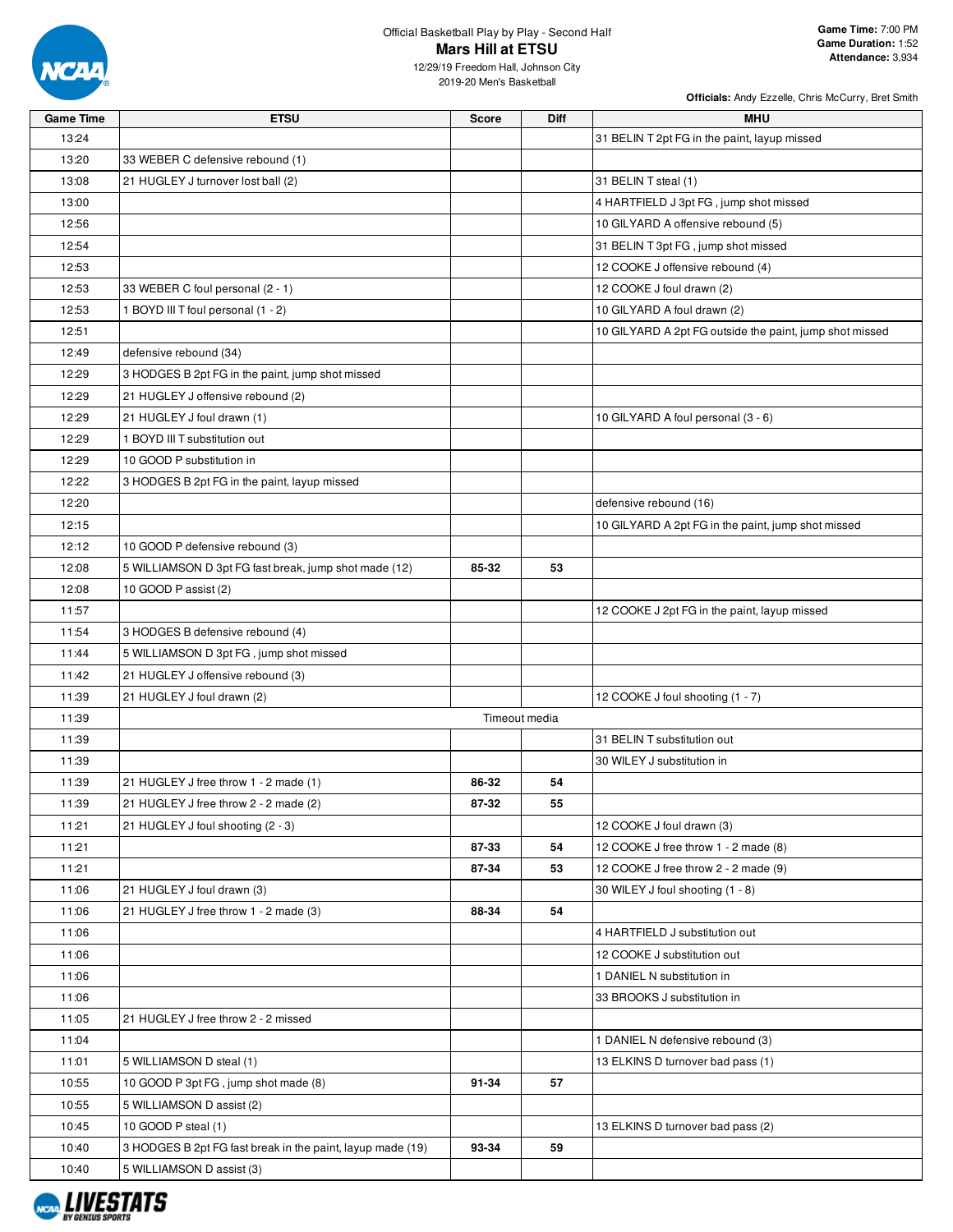

12/29/19 Freedom Hall, Johnson City 2019-20 Men's Basketball

| <b>Game Time</b> | <b>ETSU</b>                                                  | <b>Score</b> | <b>Diff</b> | <b>MHU</b>                                     |
|------------------|--------------------------------------------------------------|--------------|-------------|------------------------------------------------|
| 10:31            |                                                              |              |             | 10 GILYARD A 3pt FG, jump shot missed          |
| 10:28            | 33 WEBER C defensive rebound (2)                             |              |             |                                                |
| 10:20            | 21 HUGLEY J 3pt FG, jump shot made (6)                       | 96-34        | 62          |                                                |
| 10:20            | 33 WEBER C assist (1)                                        |              |             |                                                |
| 10:05            |                                                              | 96-36        | 60          | 1 DANIEL N 2pt FG in the paint, layup made (2) |
| 10:05            |                                                              |              |             | 10 GILYARD A assist (2)                        |
| 09:51            | 21 HUGLEY J 3pt FG, jump shot missed                         |              |             |                                                |
| 09:47            |                                                              |              |             | 10 GILYARD A defensive rebound (6)             |
| 09:44            | 21 HUGLEY J steal (2)                                        |              |             | 10 GILYARD A turnover bad pass (3)             |
| 09:38            | 21 HUGLEY J 3pt FG fast break, jump shot made (9)            | 99-36        | 63          |                                                |
| 09:25            | 21 HUGLEY J foul personal (3 - 4)                            |              |             | 10 GILYARD A foul drawn (3)                    |
| 09:25            | 3 HODGES B substitution out                                  |              |             |                                                |
| 09:25            | 5 WILLIAMSON D substitution out                              |              |             |                                                |
| 09:25            | 10 GOOD P substitution out                                   |              |             |                                                |
| 09:25            | 21 HUGLEY J substitution out                                 |              |             |                                                |
| 09:25            | 33 WEBER C substitution out                                  |              |             |                                                |
| 09:25            | 1 BOYD III T substitution in                                 |              |             |                                                |
| 09:25            | 11 RODRIGUEZ J substitution in                               |              |             |                                                |
| 09:25            | 13 CORLEY O substitution in                                  |              |             |                                                |
| 09:25            | 15 TISDALE I substitution in                                 |              |             |                                                |
| 09:25            | 23 PATTERSON V substitution in                               |              |             |                                                |
| 09:24            | 1 BOYD III T steal (5)                                       |              |             | 10 GILYARD A turnover bad pass (4)             |
| 09:19            | 11 RODRIGUEZ J foul drawn (4)                                |              |             | 33 BROOKS J foul shooting (4 - 9)              |
| 09:19            | 11 RODRIGUEZ J free throw fast break 1 - 2 missed            |              |             |                                                |
| 09:19            | offensive dead ball rebound (7)                              |              |             |                                                |
| 09:19            | 11 RODRIGUEZ J free throw fast break 2 - 2 made (16)         | 100-36       | 64          |                                                |
| 09:19            |                                                              |              |             | 33 BROOKS J substitution out                   |
| 09:19            |                                                              |              |             | 2 POWELL M substitution in                     |
| 09:01            |                                                              | 100-38       | 62          | 1 DANIEL N 2pt FG in the paint, layup made (4) |
| 08:42            | 1 BOYD III T 3pt FG, jump shot made (15)                     | 103-38       | 65          |                                                |
| 08:30            | 1 BOYD III T steal (6)                                       |              |             | 13 ELKINS D turnover lost ball (3)             |
| 08:25            | 1 BOYD III T 2pt FG fast break in the paint, layup made (17) | 105-38       | 67          |                                                |
| 08:25            | 11 RODRIGUEZ J assist (3)                                    |              |             |                                                |
| 08:13            | 1 BOYD III T steal (7)                                       |              |             | 10 GILYARD A turnover lost ball (5)            |
| 08:13            | 1 BOYD III T foul drawn (2)                                  |              |             | 10 GILYARD A foul personal (4 - 10)            |
| 08:13            | 1 BOYD III T free throw fast break 1 - 2 made (18)           | 106-38       | 68          |                                                |
| 08:13            |                                                              |              |             | 10 GILYARD A substitution out                  |
| 08:13            |                                                              |              |             | 4 HARTFIELD J substitution in                  |
| 08:13            | 1 BOYD III T free throw fast break 2 - 2 missed              |              |             |                                                |
| 08:11            |                                                              |              |             | 1 DANIEL N defensive rebound (4)               |
| 07:59            |                                                              |              |             | 13 ELKINS D 2pt FG in the paint, layup blocked |
| 07:59            | 13 CORLEY O block (1)                                        |              |             |                                                |
| 07:52            | 11 RODRIGUEZ J defensive rebound (10)                        |              |             |                                                |
| 07:39            | 11 RODRIGUEZ J 2pt FG in the paint, layup made (18)          | 108-38       | 70          |                                                |
| 07:39            | 1 BOYD III T assist (6)                                      |              |             |                                                |
| 07:20            |                                                              |              |             | 1 DANIEL N 2pt FG in the paint, layup blocked  |
| 07:20            | 11 RODRIGUEZ J block (1)                                     |              |             |                                                |
| 07:16            | 11 RODRIGUEZ J defensive rebound (11)                        |              |             |                                                |
| 07:15            | 11 RODRIGUEZ J turnover lost ball (3)                        |              |             | 30 WILEY J steal (1)                           |

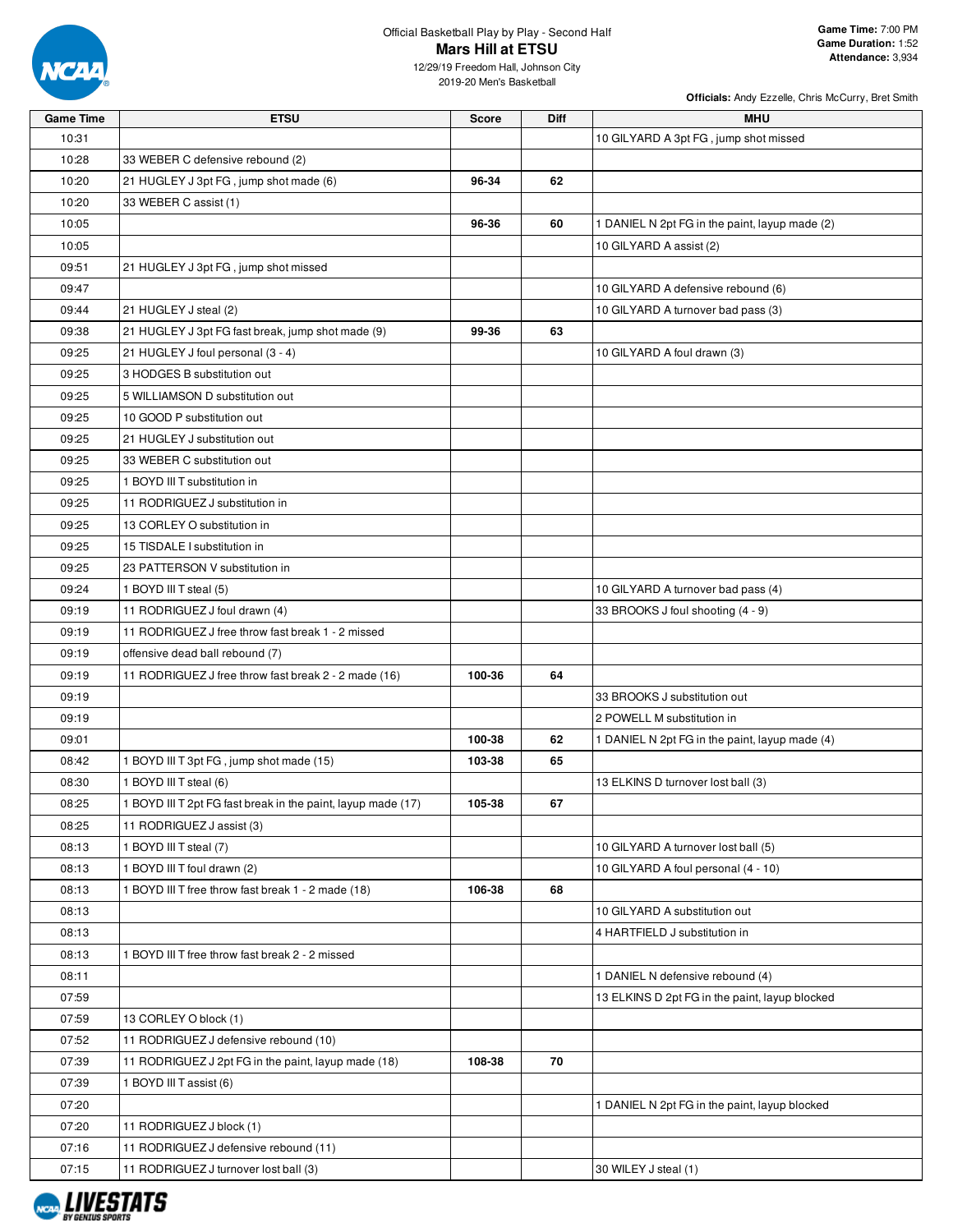

12/29/19 Freedom Hall, Johnson City 2019-20 Men's Basketball

| <b>Game Time</b> | <b>ETSU</b>                                           | Score  | Diff          | MHU                                               |
|------------------|-------------------------------------------------------|--------|---------------|---------------------------------------------------|
| 07:10            |                                                       |        |               | 13 ELKINS D 3pt FG, jump shot missed              |
| 07:07            |                                                       |        |               | 4 HARTFIELD J offensive rebound (2)               |
| 07:06            |                                                       | 108-40 | 68            | 4 HARTFIELD J 2pt FG in the paint, layup made (4) |
| 06:47            | 11 RODRIGUEZ J 3pt FG, jump shot missed               |        |               |                                                   |
| 06:43            | 15 TISDALE I offensive rebound (4)                    |        |               |                                                   |
| 06:41            | 1 BOYD III T 3pt FG, jump shot missed                 |        |               |                                                   |
| 06:37            | 11 RODRIGUEZ J offensive rebound (12)                 |        |               |                                                   |
| 06:29            | 1 BOYD III T 2pt FG in the paint, layup blocked       |        |               |                                                   |
| 06:29            |                                                       |        |               | 1 DANIEL N block (2)                              |
| 06:24            |                                                       |        |               | 13 ELKINS D defensive rebound (1)                 |
| 06:14            |                                                       |        |               | 13 ELKINS D 3pt FG, jump shot missed              |
| 06:10            | 11 RODRIGUEZ J defensive rebound (13)                 |        |               |                                                   |
| 05:49            | 15 TISDALE I 3pt FG, jump shot missed                 |        |               |                                                   |
| 05:46            | 23 PATTERSON V offensive rebound (2)                  |        |               |                                                   |
| 05:44            | 15 TISDALE I 2pt FG in the paint, layup made (10)     | 110-40 | 70            |                                                   |
| 05:44            | 23 PATTERSON V assist (1)                             |        |               |                                                   |
| 05:33            | 1 BOYD III T steal (8)                                |        |               | 2 POWELL M turnover lost ball (4)                 |
| 05:20            | 13 CORLEY O 2pt FG in the paint, layup made (4)       | 112-40 | 72            |                                                   |
| 05:06            |                                                       |        |               | 4 HARTFIELD J 3pt FG, jump shot missed            |
| 05:02            | 15 TISDALE I defensive rebound (5)                    |        |               |                                                   |
| 04:36            | 1 BOYD III T 3pt FG, jump shot missed                 |        |               |                                                   |
| 04:33            |                                                       |        |               | 13 ELKINS D defensive rebound (2)                 |
| 04:19            |                                                       | 112-42 | 70            | 4 HARTFIELD J 2pt FG in the paint, layup made (6) |
| 04:06            | Timeout 30 Sec                                        |        |               |                                                   |
| 04:06            |                                                       |        | Timeout media |                                                   |
| 04:06            | 1 BOYD III T substitution out                         |        |               |                                                   |
| 04:06            | 11 RODRIGUEZ J substitution out                       |        |               |                                                   |
| 04:06            | 15 TISDALE I substitution out                         |        |               |                                                   |
| 04:06            | 5 WILLIAMSON D substitution in                        |        |               |                                                   |
| 04:06            | 24 COFFIN J substitution in                           |        |               |                                                   |
| 04:06            | 33 WEBER C substitution in                            |        |               |                                                   |
| 04:06            |                                                       |        |               | 1 DANIEL N substitution out                       |
| 04:06            |                                                       |        |               | 13 ELKINS D substitution out                      |
| 04:06            |                                                       |        |               | 14 CLANTON D substitution in                      |
| 04:06            |                                                       |        |               | 31 BELIN T substitution in                        |
| 03:58            | 33 WEBER C 2pt FG outside the paint, jump shot missed |        |               |                                                   |
| 03:53            | offensive rebound (47)                                |        |               |                                                   |
| 03:53            |                                                       |        | Timeout media |                                                   |
| 03:53            |                                                       |        |               | 2 POWELL M substitution out                       |
| 03:53            |                                                       |        |               | 13 ELKINS D substitution in                       |
| 03:40            | 24 COFFIN J 3pt FG, jump shot missed                  |        |               |                                                   |
| 03:34            |                                                       |        |               | 31 BELIN T defensive rebound (1)                  |
| 03:28            |                                                       |        |               | 31 BELIN T 3pt FG, jump shot missed               |
| 03:23            |                                                       |        |               | 4 HARTFIELD J offensive rebound (3)               |
| 03:19            |                                                       |        |               | 4 HARTFIELD J 3pt FG, jump shot missed            |
| 03:15            |                                                       |        |               | 14 CLANTON D offensive rebound (1)                |
| 03:13            |                                                       |        |               | 14 CLANTON D 2pt FG in the paint, layup missed    |
| 03:11            | 13 CORLEY O defensive rebound (2)                     |        |               |                                                   |
| 03:10            | jump ball situation                                   |        |               |                                                   |
|                  |                                                       |        |               |                                                   |

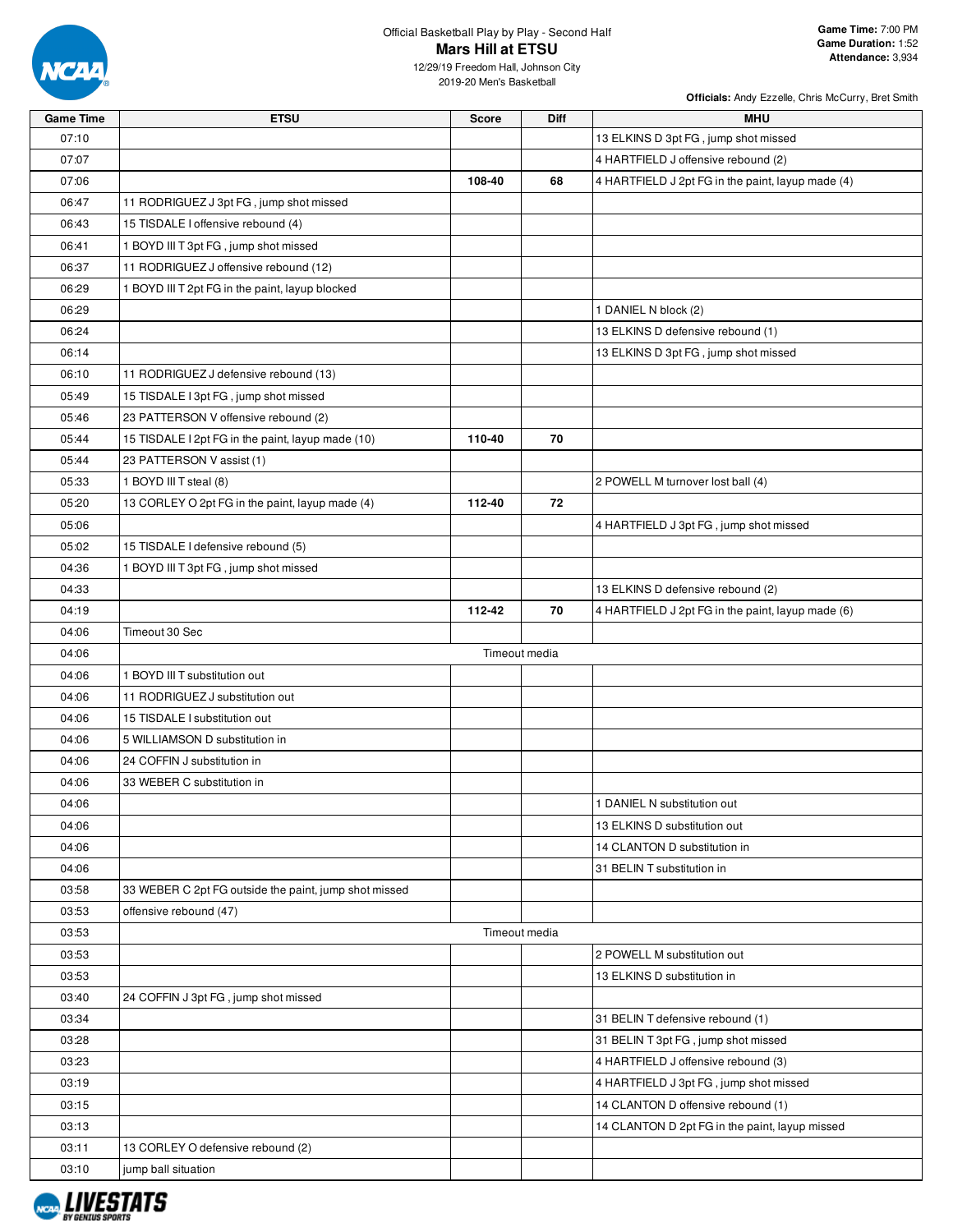

12/29/19 Freedom Hall, Johnson City 2019-20 Men's Basketball

| <b>Game Time</b> | <b>ETSU</b>                                     | <b>Score</b>           | <b>Diff</b> | <b>MHU</b>                                         |
|------------------|-------------------------------------------------|------------------------|-------------|----------------------------------------------------|
| 03:10            | 13 CORLEY O turnover lost ball (1)              |                        |             | 30 WILEY J steal (2)                               |
| 03:10            |                                                 | Timeout media          |             |                                                    |
| 03:08            |                                                 |                        |             | 31 BELIN T 3pt FG, jump shot missed                |
| 03:05            | defensive rebound (49)                          |                        |             |                                                    |
| 02:49            | 33 WEBER C 3pt FG, jump shot missed             |                        |             |                                                    |
| 02:46            | 13 CORLEY O offensive rebound (3)               |                        |             |                                                    |
| 02:46            | 13 CORLEY O foul drawn (1)                      |                        |             | 14 CLANTON D foul personal (1 - 11)                |
| 02:46            | 13 CORLEY O free throw 1 - 2 missed             |                        |             |                                                    |
| 02:46            | offensive dead ball rebound (8)                 |                        |             |                                                    |
| 02:46            | 13 CORLEY O free throw 2 - 2 missed             |                        |             |                                                    |
| 02:43            |                                                 |                        |             | 30 WILEY J defensive rebound (1)                   |
| 02:35            |                                                 |                        |             | 31 BELIN T turnover travel (1)                     |
| 02:21            | 24 COFFIN J turnover lost ball (1)              |                        |             | 4 HARTFIELD J steal (1)                            |
| 02:17            | 23 PATTERSON V foul shooting (1 - 5)            |                        |             | 4 HARTFIELD J foul drawn (1)                       |
| 02:17            |                                                 | 112-43                 | 69          | 4 HARTFIELD J free throw fast break 1 - 2 made (7) |
| 02:17            |                                                 |                        |             | 4 HARTFIELD J free throw fast break 2 - 2 missed   |
| 02:16            | 13 CORLEY O defensive rebound (4)               |                        |             |                                                    |
| 01:56            | 13 CORLEY O 2pt FG in the paint, layup made (6) | 114-43                 | 71          |                                                    |
| 01:42            |                                                 | 114-46                 | 68          | 31 BELIN T 3pt FG, jump shot made (3)              |
| 01:42            |                                                 |                        |             | 13 ELKINS D assist (1)                             |
| 01:30            | 5 WILLIAMSON D foul drawn (2)                   |                        |             | 13 ELKINS D foul personal (1 - 12)                 |
| 01:30            | 5 WILLIAMSON D free throw 1 - 2 missed          |                        |             |                                                    |
| 01:30            | offensive dead ball rebound (9)                 |                        |             |                                                    |
| 01:30            | 5 WILLIAMSON D free throw 2 - 2 made (13)       | 115-46                 | 69          |                                                    |
| 01:21            |                                                 | 115-48                 | 67          | 30 WILEY J 2pt FG in the paint, layup made (2)     |
| 01:07            | 24 COFFIN J 2pt FG in the paint, layup missed   |                        |             |                                                    |
| 01:01            | 13 CORLEY O offensive rebound (5)               |                        |             |                                                    |
| 01:01            | 13 CORLEY O 2pt FG in the paint, dunk, made (8) | 117-48                 | 69          |                                                    |
| 00:54            | 23 PATTERSON V foul personal (2 - 6)            |                        |             | 30 WILEY J foul drawn (1)                          |
| 00:50            |                                                 |                        |             | 4 HARTFIELD J turnover lost ball (2)               |
| 00:34            | 24 COFFIN J 3pt FG, jump shot missed            |                        |             |                                                    |
| 00:29            | 24 COFFIN J offensive rebound (1)               |                        |             |                                                    |
| 00:29            | 24 COFFIN J 2pt FG in the paint, layup missed   |                        |             |                                                    |
| 00:29            | 24 COFFIN J offensive rebound (2)               |                        |             |                                                    |
| 00:29            | 24 COFFIN J 2pt FG in the paint, layup blocked  |                        |             |                                                    |
| 00:29            |                                                 |                        |             | 30 WILEY J block (1)                               |
| 00:29            | offensive rebound (55)                          |                        |             |                                                    |
| 00:21            | 24 COFFIN J 2pt FG in the paint, layup missed   |                        |             |                                                    |
| 00:18            |                                                 |                        |             | 13 ELKINS D defensive rebound (3)                  |
| 00:15            |                                                 |                        |             | 13 ELKINS D 3pt FG, jump shot missed               |
| 00:11            |                                                 |                        |             | 13 ELKINS D offensive rebound (4)                  |
| 00:04            |                                                 |                        |             | 31 BELIN T 3pt FG, jump shot missed                |
| 00:00            | 33 WEBER C defensive rebound (3)                |                        |             |                                                    |
|                  |                                                 | <b>END OF GAME</b>     |             |                                                    |
|                  |                                                 | <b>ETSU 117-48 MHU</b> |             |                                                    |

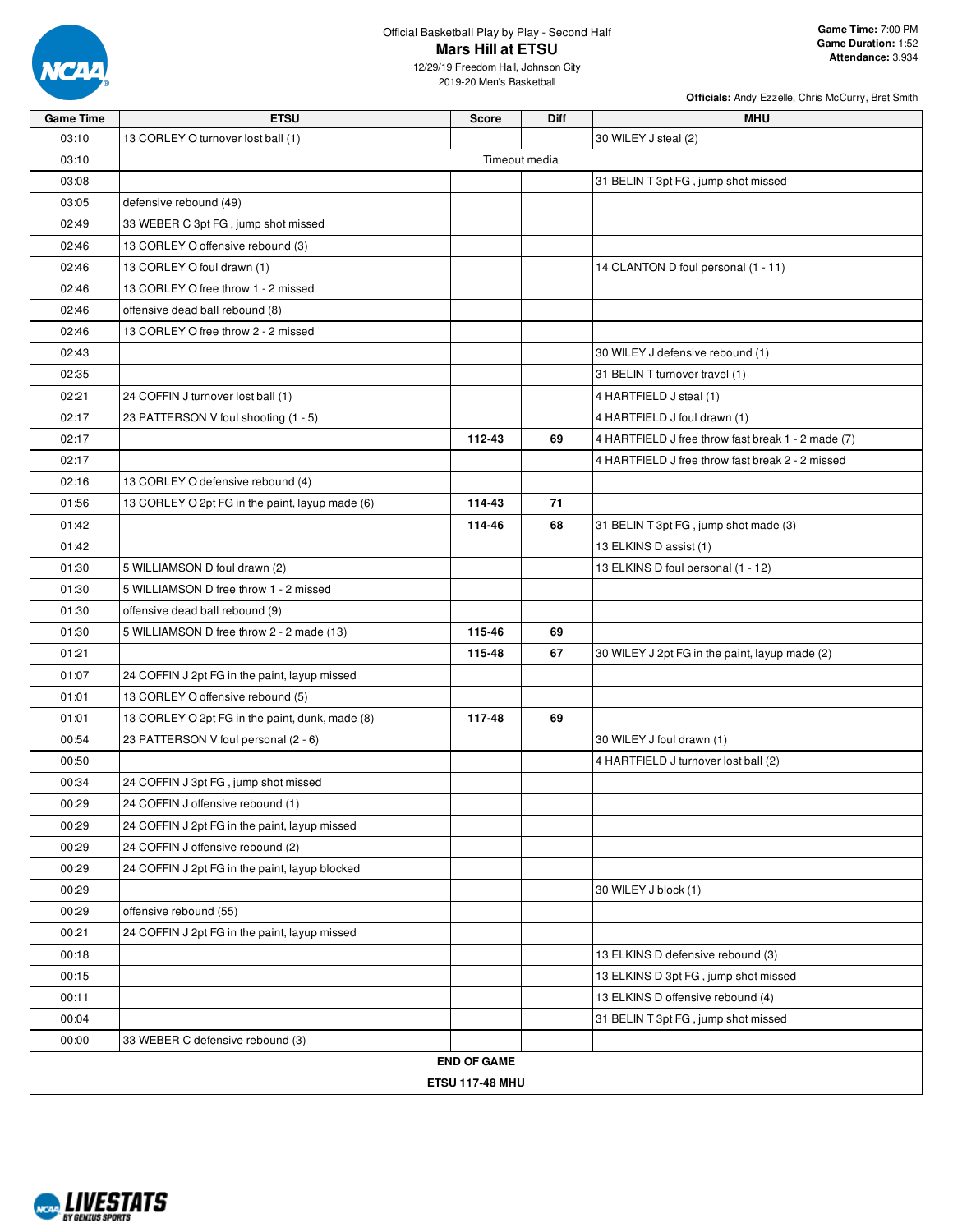

# Official Basketball Box Score - Second Half **Mars Hill at ETSU**

12/29/19 Freedom Hall, Johnson City 2019-20 Men's Basketball

**Officials:** Andy Ezzelle, Chris McCurry, Bret Smith

|        |                            |       | FG       | 3P       | <b>FT</b> |               | <b>Rebounds</b> |                | <b>Fouls</b> |           |                | ТP             | <b>AS</b> | ΤO       | <b>ST</b>      | <b>Blocks</b> |       | $+/-$ |
|--------|----------------------------|-------|----------|----------|-----------|---------------|-----------------|----------------|--------------|-----------|----------------|----------------|-----------|----------|----------------|---------------|-------|-------|
|        | NO. Name                   | Min   | M-A      | M-A      | M-A       | <b>OR</b>     | <b>DR</b>       | <b>TOT</b>     | <b>PF</b>    | <b>FD</b> |                |                |           |          | <b>BS</b>      | <b>BA</b>     |       |       |
|        | F<br>Nassyr Daniel         | 10:44 | $2 - 3$  | $0 - 0$  | 0-0       | 0             | 2               | 2              |              | 0         | 4              | 0              | $\Omega$  | 0        |                |               | $-26$ |       |
| 2      | <b>Matthew Powell</b><br>G | 11:11 | $1-2$    | $0 - 1$  | $0-0$     | 0             | $\Omega$        | $\Omega$       |              | $\Omega$  | 2              | 0              |           | $\Omega$ | $\Omega$       | $\Omega$      | $-19$ |       |
| 10     | Austin Gilyard<br>G        | 09:08 | $0 - 3$  | $0 - 1$  | $0 - 0$   |               | $\mathcal{P}$   | 3              | 2            | 2         | 0              |                | 3         | 0        | $\Omega$       | $\Omega$      | $-28$ |       |
| 11     | Jamal Bryant<br>G          | 04:08 | $1-3$    | $0 - 1$  | $0-0$     | $\Omega$      | $\Omega$        | $\Omega$       | $\mathbf 0$  | $\Omega$  | 2              | 0              |           | $\Omega$ | $\Omega$       | $\Omega$      | $-12$ |       |
| 33     | Ja'Shawn Brooks<br>G       | 08:10 | $1-3$    | $0 - 1$  | $0-0$     | $\Omega$      | $\Omega$        | 0              | 3            | 0         | 2              | 0              | 0         | 0        | 0              |               | $-25$ |       |
| 4      | Justen Hartfield           | 13:23 | $2 - 6$  | $0 - 3$  | $1 - 2$   | $\mathcal{P}$ | $\Omega$        | $\overline{2}$ | 0            |           | 5              | 0              |           |          | $\Omega$       |               | $-10$ |       |
| 12     | Javonte Cooke              | 05:10 | $0 - 3$  | $0 - 2$  | $2-2$     |               |                 | $\mathcal{P}$  |              | 2         | $\overline{2}$ | $\Omega$       | 0         | 0        | 0              | 0             | -9    |       |
| 31     | <b>Trey Belin</b>          | 08:19 | $1 - 7$  | $1-5$    | $0 - 0$   | $\Omega$      |                 |                |              | $\Omega$  | 3              | 0              |           |          | $\Omega$       | $\Omega$      | $-5$  |       |
| 13     | David Elkins               | 14:02 | $0 - 4$  | $0 - 3$  | $0-0$     |               | 3               | 4              |              | 0         | 0              |                | 3         | 0        | 0              |               | -21   |       |
| 30     | Joshua Wiley               | 11:39 | $1 - 1$  | $0 - 0$  | $0-0$     | $\Omega$      |                 |                |              |           | 2              | 0              | 0         | 2        |                | $\mathbf 0$   | $-16$ |       |
| 14     | Davis Clanton              | 04:06 | $0 - 1$  | $0-0$    | $0 - 0$   |               | $\Omega$        |                |              | 0         | 0              | $\Omega$       | 0         | 0        | 0              | 0             |       |       |
| Team   |                            |       |          |          |           |               |                 | 2              |              |           | 0              |                | $\Omega$  |          |                |               |       |       |
| Totals |                            |       | $9 - 36$ | $1 - 17$ | $3 - 4$   | 7             | 11              | 18             | 12           | 6         | 22             | $\overline{2}$ | 10        | 4        | $\overline{c}$ | 4             | -34   |       |

| <b>Shooting By Period</b> |          |       |  |  |  |  |  |  |  |  |  |
|---------------------------|----------|-------|--|--|--|--|--|--|--|--|--|
| 2nd FG%                   | $9 - 36$ | 25.0% |  |  |  |  |  |  |  |  |  |
| 3PT%                      | $1 - 17$ | 5.9%  |  |  |  |  |  |  |  |  |  |
| FT%                       | 3-4      | 75%   |  |  |  |  |  |  |  |  |  |
| GM FG%                    | $9 - 36$ | 25.0% |  |  |  |  |  |  |  |  |  |
| 3PT%                      | $1 - 17$ | 5.9%  |  |  |  |  |  |  |  |  |  |
| FT%                       | $3-4$    | 75.0% |  |  |  |  |  |  |  |  |  |

Dead Ball Rebounds: 0, 0

#### **ETSU - 56**

**Technical Fouls:**:NONE

|               |                             |            | FG      | 3Р      | FT               |                |                | Rebounds   Fouls |              |              | <b>TP</b> |                | <b>AS TO</b>   | <b>ST</b> |           | <b>Blocks</b>  | $+/-$                 | Shoo                |
|---------------|-----------------------------|------------|---------|---------|------------------|----------------|----------------|------------------|--------------|--------------|-----------|----------------|----------------|-----------|-----------|----------------|-----------------------|---------------------|
|               | NO. Name                    | Min        | M-A     | M-A     | M-A              |                |                | OR DR TOT        |              | PF FD        |           |                |                |           | <b>BS</b> | <b>BA</b>      |                       | 2 <sup>nd</sup> FG% |
| 11            | Jeromy Rodriguez            | F111:04    | $2 - 3$ | $0 - 1$ | $2 - 4$          |                | 6              |                  | 0            | 2            | 6         |                | $\overline{2}$ | 0         |           | 0              | 20                    | 3PT <sub>2</sub>    |
| 25            | Lucas N'Guessan             | $Cl$ 03:44 | $1-3$   | $0 - 1$ | $2 - 2$          | 0              |                |                  | 0            |              | 4         | 0              | $\mathbf 0$    | 0         |           | 0              | 10                    | FT%                 |
| 3             | Bo Hodges                   | $G$ 08:34  | $2 - 4$ | $1 - 1$ | $2 - 2$          | $\Omega$       | 2              | $\overline{c}$   | 0            |              |           |                | 0              | 0         | 0         | 0              | 25                    | GM FG%              |
| 10            | Patrick Good                | $G$ 06:48  | $3 - 3$ | $2 - 2$ | $0 - 0$          | 0              | $\overline{2}$ | $\overline{2}$   | 0            | $\mathbf{0}$ | 8         |                | 0              |           | 0         | 0              | 23                    | 3PT <sub>9</sub>    |
| 15            | <b>Isaiah Tisdale</b><br>GI | 11:04      | 1-2     | $0 - 1$ | $0 - 0$          | $\overline{2}$ | 2              | 4                | 0            |              | 2         | 2              | 0              | 0         | 0         | 0              | 20                    | FT%                 |
|               | <b>Tray Boyd III</b>        | 09:06      | $3-6$   | $1-3$   | $1-2$            | $\Omega$       | $\Omega$       | $\Omega$         |              |              | 8         | $\overline{c}$ | $\Omega$       | 5         | 0         | 1              | 12                    | Dea                 |
| 5             | Daivien Williamson          | 10:57      | 1-2     | $1-2$   | $1-2$            | 0              |                |                  | 0            |              |           | 2              | 0              |           | 0         | 0              | 17                    |                     |
| 21            | Joe Hugley                  | 06:51      | $2 - 3$ | $2 - 3$ | $3-4$            | 2              | 0              | $\overline{2}$   | $\mathbf{2}$ | 3            | 9         |                |                |           | $\Omega$  | 0              | 18                    |                     |
| 33            | <b>Charlie Weber</b>        | 08:56      | 1-3     | $0 - 1$ | $0 - 2$          | 0              | 3              | 3                |              |              | 2         |                | 0              |           |           | 0              | 14                    |                     |
| 13            | <b>Octavion Corley</b>      | 09:25      | $3-3$   | $0 - 0$ | $0 - 2$          | $\overline{2}$ | $\overline{2}$ | 4                | 0            |              | 6         | 0              |                | 0         |           | 0              | 6                     |                     |
| 23            | <b>Vonnie Patterson</b>     | 09:25      | $0-0$   | 0-0     | $0-0$            |                | 0              |                  | $\mathbf{2}$ | 0            |           |                | 0              | 0         | 0         | $\mathbf 0$    | 6                     |                     |
| 24            | Jordan Coffin               | 04:06      | $0 - 6$ | $0 - 2$ | $0 - 0$          | 2              | $\Omega$       | 2                | $\Omega$     | $\Omega$     |           | 0              |                | 0         | $\Omega$  |                | $-1$                  |                     |
| Team          |                             |            |         |         |                  | $\mathbf{2}$   | 2              | 4                |              |              | 0         |                | 0              |           |           |                |                       |                     |
| <b>Totals</b> |                             |            |         |         | 19-38 7-17 11-20 |                | 12 21          | 33               | 6            | 12           | 56        | 12             | 5              | 8         | 4         | $\overline{c}$ | 34                    |                     |
|               |                             |            |         |         |                  |                |                |                  |              |              |           |                |                |           |           |                | Technical Fouls::NONE |                     |

|                     | <b>Shooting By Period</b> |       |
|---------------------|---------------------------|-------|
| 2 <sup>nd</sup> FG% | 19-38                     | 50.0% |
| 3PT%                | $7 - 17$                  | 41.2% |
| FT%                 | $11 - 20$                 | 55%   |
| GM FG%              | 19-38                     | 50.0% |
| 3PT%                | $7 - 17$                  | 41.2% |
| FT%                 | $11 - 20$                 | 55.0% |

ad Ball Rebounds:  $5, 0$ 

|                                                             | <b>MHU</b> | <b>ETSU</b>                             | Poi        |
|-------------------------------------------------------------|------------|-----------------------------------------|------------|
| <b>Biggest lead</b>                                         |            | $0(1st20:00)$ 72 (2 <sup>nd</sup> 5:20) | Tur        |
| <b>Best Scoring Run</b> $3(2^{nd} 2:17)$ $10(2^{nd} 11:39)$ |            |                                         | Pair       |
| <b>Lead Changes</b>                                         |            |                                         | <b>Sec</b> |
| <b>Times Tied</b>                                           |            |                                         | Fas        |
| <b>Time with Lead</b>                                       | 00:00      | 19:40                                   | Ben        |

| <b>Points from</b>    |    | <b>MHUETSU</b> | <b>Period by Period Scoring</b> |     |     |
|-----------------------|----|----------------|---------------------------------|-----|-----|
| <b>Turnovers</b>      | З  | 16             |                                 | 2nd | TOT |
| Paint                 | 14 | 22             |                                 |     |     |
| <b>Second Chancel</b> | 2  |                | <b>MHU</b>                      | 22  | 22  |
| <b>Fast Breaks</b>    |    | 16             | <b>ETSU</b>                     | 56  |     |
| Bench                 | 12 | 29             |                                 |     | 56  |

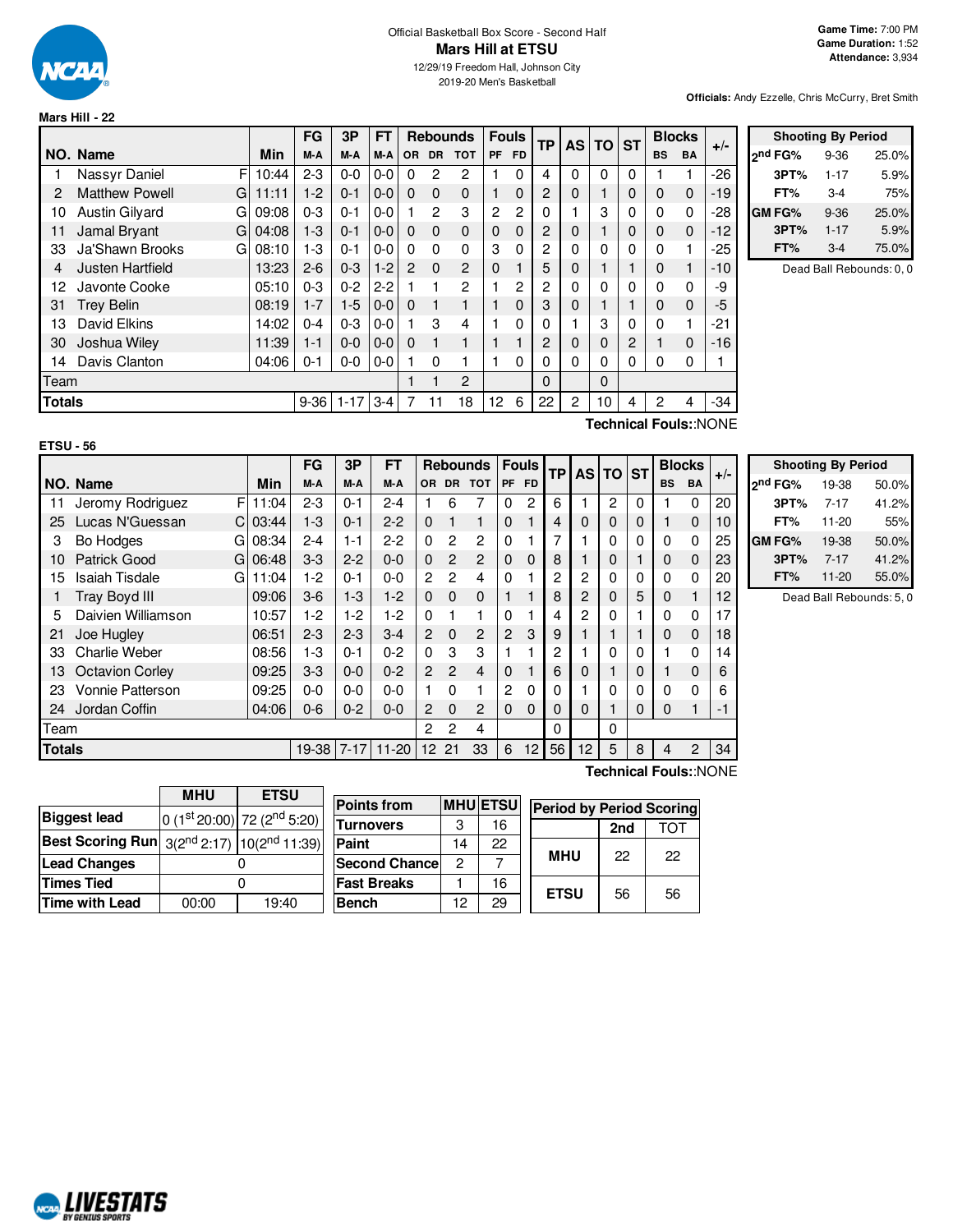

**Officials:** Andy Ezzelle, Chris McCurry, Bret Smith

{ Players => 1, 3, 5, 10, 11, 12, 13, 15, 21, 23, 24, 25, 33, --; } FG  $Types = > All; Results = > All;$ 





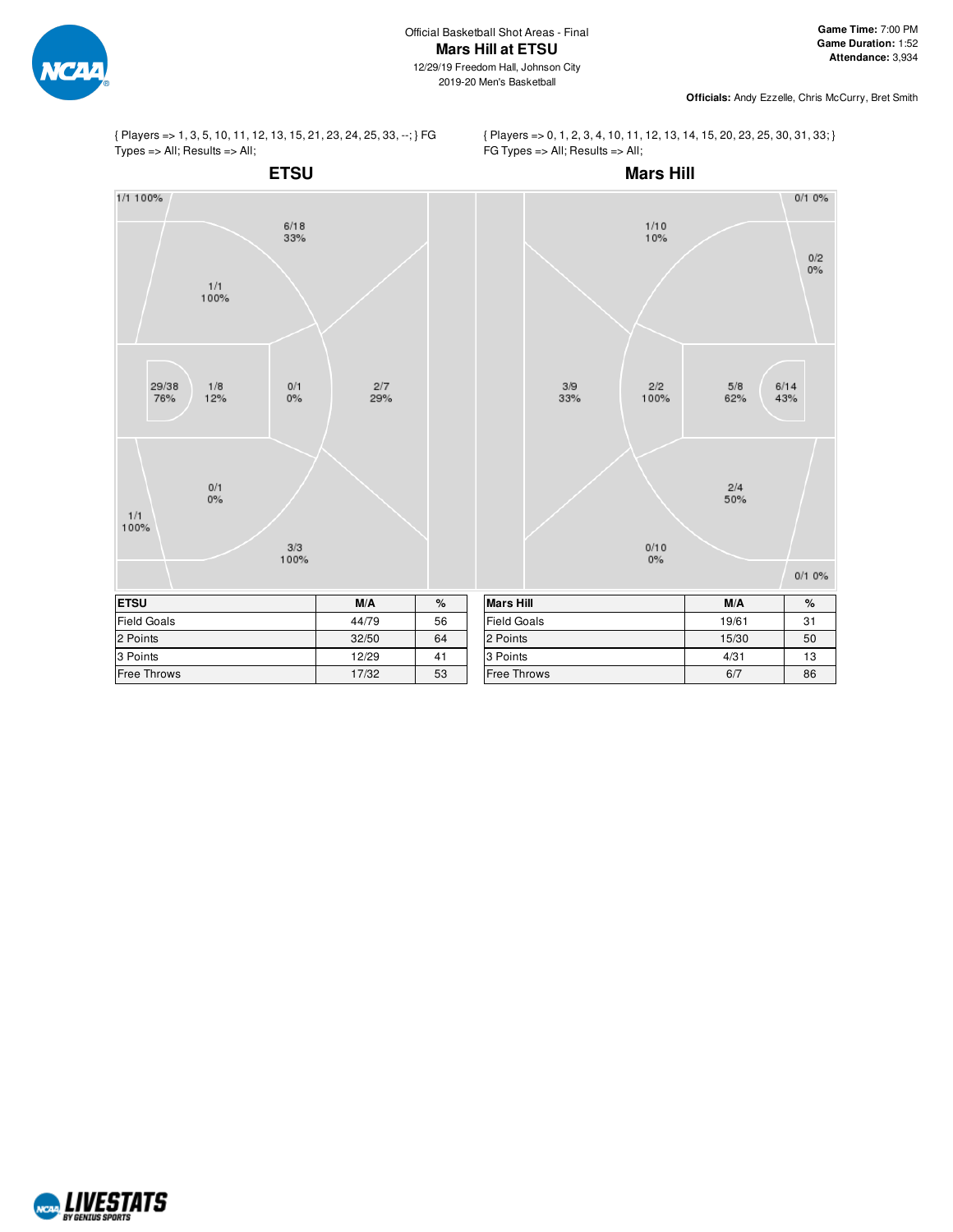

**Officials:** Andy Ezzelle, Chris McCurry, Bret Smith

# **Mars Hill**

| <b>No</b>      | Name                  |       | <b>Mins</b> |           | <b>Score</b> |       | <b>Points Diff</b> |      | Points per Min |          | <b>Assists</b> |                 | <b>Rebounds</b> |    | <b>Steals</b> |    | Turnovers |
|----------------|-----------------------|-------|-------------|-----------|--------------|-------|--------------------|------|----------------|----------|----------------|-----------------|-----------------|----|---------------|----|-----------|
|                |                       | On    | Off         | On        | Off          | On    | Off                | On   | <b>Off</b>     | On       | Off            | On              | Off             | On | Off           | On | Off       |
|                | Nassyr Daniel         | 25:10 | 14:50       | $31 - 78$ | 17 - 39      | $-47$ | $-22$              | l.23 | 1.15           | 3        | 3              | 13              | 15              | 3  | 3             | 18 | 8         |
| $\overline{2}$ | <b>Matthew Powell</b> | 16:08 | 23:52       | $17 - 48$ | $31 - 69$    | $-31$ | $-38$              | 1.05 | 1.30           | $\Omega$ | 6              |                 | 21              | 2  | 4             | 10 | 16        |
| 4              | Justen Hartfield      | 25:42 | 14:18       | $36 - 59$ | $12 - 58$    | $-23$ | $-46$              | 1.40 | 0.84           | 5        |                | 21              |                 | 5  |               |    | 15        |
| 10             | <b>Austin Gilvard</b> | 27:55 | 12:05       | $36 - 95$ | $12 - 22$    | $-59$ | $-10$              | 1.29 | 0.99           | 5        |                | 16              | 12              | 3  | 3             | 20 | 6         |
| 11             | Jamal Bryant          | 18:22 | 21:38       | $20 - 58$ | $28 - 59$    | $-38$ | $-31$              | 1.09 | .29            | 2        | 4              |                 | 21              | 2  | 4             | 13 | 13        |
| 12             | Javonte Cooke         | 16:01 | 23:59       | $21 - 46$ | $27 - 71$    | $-25$ | $-44$              | 1.31 | 1.13           | 4        | 2              | 11              | 17              | 2  | 4             | 9  | 17        |
| 13             | David Elkins          | 17:59 | 22:01       | $16 - 50$ | $32 - 67$    | $-34$ | $-35$              | 0.89 | 1.45           | 2        | 4              | 20              | 8               | 4  | 2             | 14 | 12        |
| 14             | Davis Clanton         | 04:06 | 35:54       | $6 - 5$   | $42 - 112$   |       | $-70$              | 1.46 | 1.17           |          | 5              | 6               | 22              | 2  | 4             | c  | 24        |
| 30             | Joshua Wiley          | 11:39 | 28:21       | $16 - 32$ | $32 - 85$    | $-16$ | $-53$              | 1.37 | 1.13           | 2        | 4              | 12 <sup>°</sup> | 16              | 3  | 3             | 9  | 17        |
| 31             | <b>Trey Belin</b>     | 13:53 | 26:07       | $15 - 34$ | $33 - 83$    | $-19$ | $-50$              | 1.08 | 1.26           | 3        | 3              | 15              | 13              | 3  | 3             |    | 19        |
| 33             | Ja'Shawn Brooks       | 23:05 | 16:55       | $26 - 80$ | $22 - 37$    | $-54$ | $-15$              | 1.13 | 1.30           | 3        | 3              | 12              | 16              |    | 5             | 17 | 9         |

### **ETSU**

| <b>No</b> | Name                   |       | <b>Mins</b> |           | <b>Score</b> |    | <b>Points Diff</b> |      | Points per Min |                | <b>Assists</b> |    | <b>Rebounds</b> |                | <b>Steals</b> |                | <b>Turnovers</b> |
|-----------|------------------------|-------|-------------|-----------|--------------|----|--------------------|------|----------------|----------------|----------------|----|-----------------|----------------|---------------|----------------|------------------|
|           |                        | On    | Off         | On        | Off          | On | Off                | On   | Off            | On             | Off            | On | Off             | On             | Off           | On             | Off              |
|           | Tray Boyd III          | 21:54 | 18:06       | $56 - 27$ | $61 - 21$    | 29 | 40                 | 2.56 | 3.37           | 13             | ۱1             | 28 | 28              | 10             |               | 6              | 4                |
| 3         | Bo Hodges              | 22:50 | 17:10       | $81 - 24$ | $36 - 24$    | 57 | 12                 | 3.55 | 2.10           | 17             |                | 31 | 25              | 9              | 8             | 4              | 6                |
| 5         | Daivien Williamson     | 24:22 | 15:38       | $64 - 31$ | $53 - 17$    | 33 | 36                 | 2.63 | 3.39           | 13             |                | 37 | 19              | 10             |               |                | 3                |
| 10        | Patrick Good           | 17:44 | 22:16       | $66 - 17$ | $51 - 31$    | 49 | 20                 | 3.72 | 2.29           | 13             | 11             | 26 | 30              | $\overline{ }$ | 10            | 3              |                  |
| 11        | Jeromy Rodriguez       | 20:51 | 19:09       | $67 - 19$ | $50 - 29$    | 48 | 21                 | 3.21 | 2.61           | 13             | ۱1             | 25 | 31              | 11             | 6             | 3              |                  |
| 13        | <b>Octavion Corley</b> | 13:28 | 26:32       | $35 - 21$ | $82 - 27$    | 14 | 55                 | 2.60 | 3.09           | $\overline{7}$ | 17             | 20 | 36              | 6              | 11            | 3              |                  |
| 15        | Isaiah Tisdale         | 23:09 | 16:51       | $72 - 27$ | $45 - 21$    | 45 | 24                 | 3.11 | 2.67           | 14             | 10             | 26 | 30              | 12             | 5             | 5              | 5                |
| 21        | Joe Hugley             | 10:39 | 29:21       | $29 - 14$ | $88 - 34$    | 15 | 54                 | 2.72 | 3.00           | 7              | 17             | 13 | 43              | 5              | 12            | 4              | 6                |
| 23        | Vonnie Patterson       | 15:41 | 24:19       | $39 - 23$ | 78 - 25      | 16 | 53                 | 2.49 | 3.21           | 8              | 16             | 25 | 31              | 6              | 11            |                | 6                |
| 24        | Jordan Coffin          | 04:06 | 35:54       | $5 - 6$   | $112 - 42$   | -1 | 70                 | 1.22 | 3.12           | $\Omega$       | 24             | 10 | 46              | $\Omega$       | 17            | $\overline{2}$ | 8                |
| 25        | Lucas N'Guessan        | 12:49 | 27:11       | $38 - 13$ | $79 - 35$    | 25 | 44                 | 2.96 | 2.91           | 8              | 16             | 18 | 38              | 3              | 14            | 4              | 6                |
| 33        | <b>Charlie Weber</b>   | 12:27 | 27:33       | $33 - 18$ | $84 - 30$    | 15 | 54                 | 2.65 | 3.05           | 7              | 17             | 21 | 35              | 6              |               | 5              | 5                |

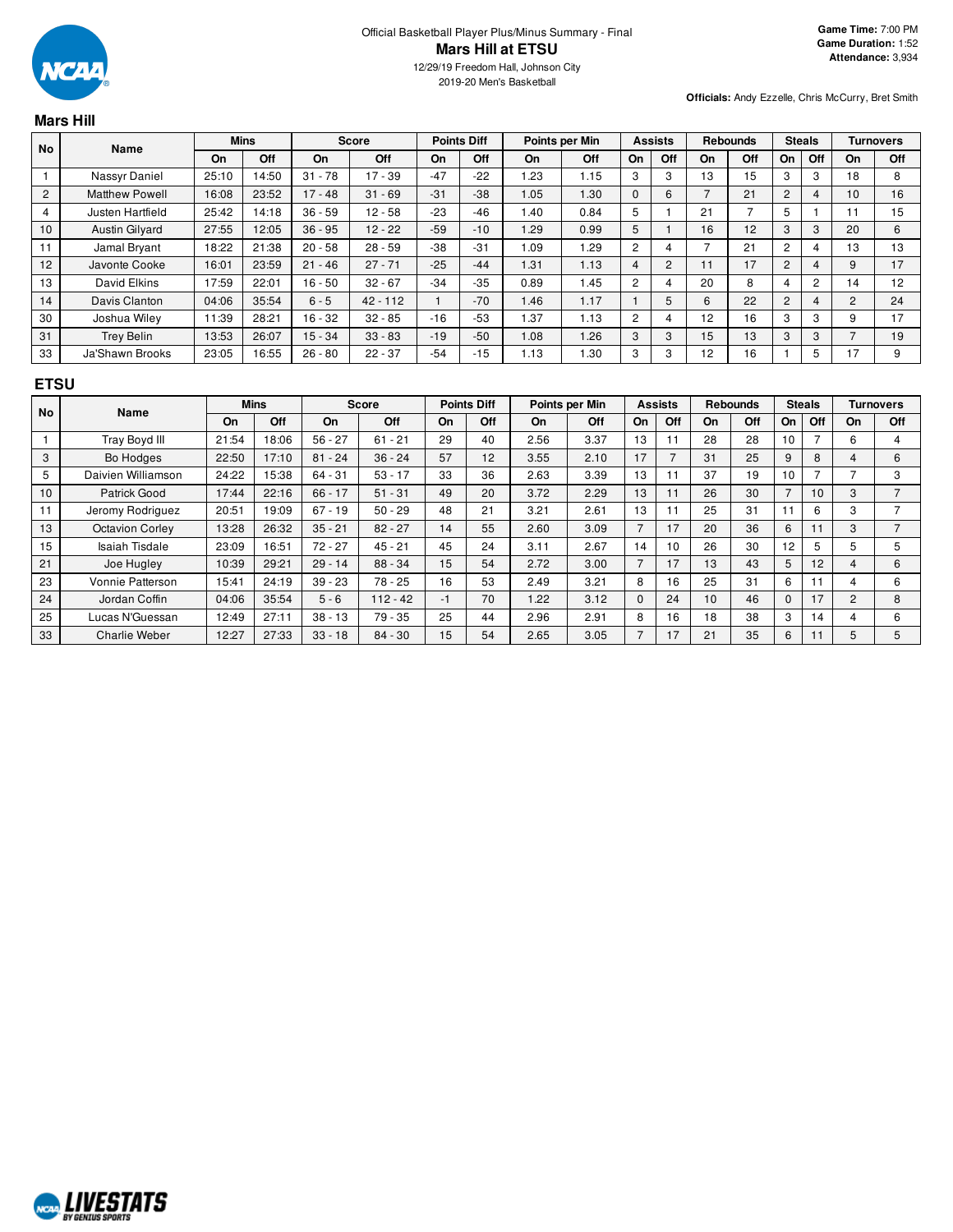

**Officials:** Andy Ezzelle, Chris McCurry, Bret Smith

#### Players => 0, 1, 2, 3, 4, 10, 11, 12, 13, 14, 15, 20, 23, 25, 30, 31, 33FG Types=>AllResults=>All **Mars Hill**



# **Blow Up Chart**



| <b>Mars Hill</b>   | M/A   | $\%$ | <b>Mars Hill</b>         | M/A       | $\%$ |
|--------------------|-------|------|--------------------------|-----------|------|
| <b>Field Goals</b> | 19/61 | 31   | Points in the Paint      | 22(11/22) | 50   |
| 2 Points           | 15/30 | 50   | <b>Fast Break Points</b> | 3(2/3)    | 67   |
| 3 Points           | 4/31  | 13   | Second Chance Points     | 2(1/7)    | 14   |
| <b>Free Throws</b> | 6/7   | 86   | Effective FG%            | 34        |      |

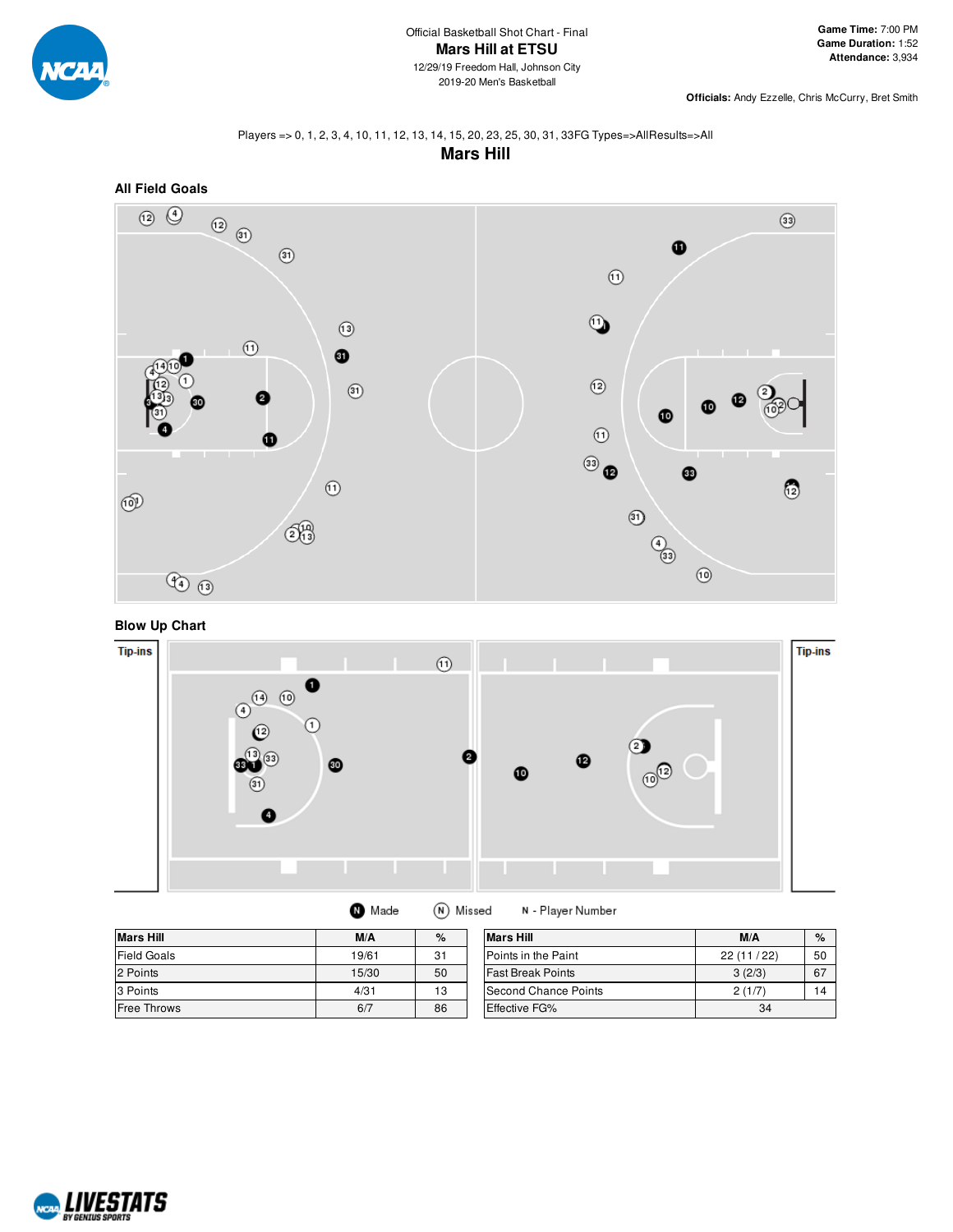

**Officials:** Andy Ezzelle, Chris McCurry, Bret Smith

#### Players => 1, 3, 5, 10, 11, 12, 13, 15, 21, 23, 24, 25, 33, --FG Types=>AllResults=>All

**ETSU**



#### **Blow Up Chart**



| Made | (N) Missed |
|------|------------|
|      |            |

N - Player Number

| <b>ETSU</b>        | M/A   | $\%$ | <b>ETSU</b>              | M/A        | $\%$ |
|--------------------|-------|------|--------------------------|------------|------|
| <b>Field Goals</b> | 44/79 | 56   | Points in the Paint      | 60(30/46)  | 65   |
| 2 Points           | 32/50 | 64   | <b>Fast Break Points</b> | 27 (15/23) | 65   |
| 3 Points           | 12/29 | 41   | Second Chance Points     | 14 (8/21)  | 38   |
| <b>Free Throws</b> | 17/32 | 53   | <b>Effective FG%</b>     | 63         |      |

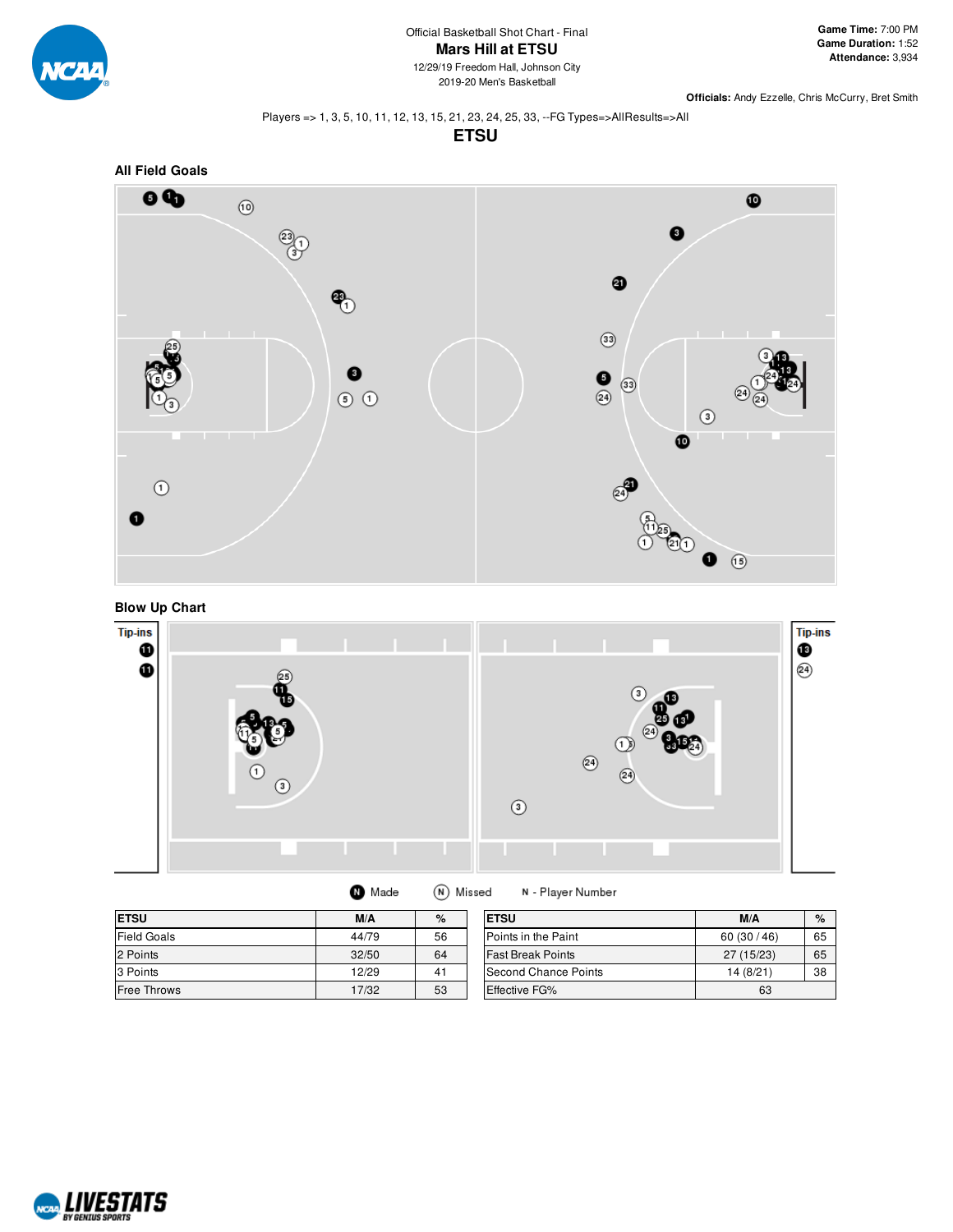

**Mars Hill**

2019-20 Men's Basketball

| Lineup                                                                 |                |       | Quarter On Time On Quarter Off |       | Time Off Time on Court Score Score Diff Reb StI Tov Ass |          |          |                |                |                |                | <b>PPP</b> |
|------------------------------------------------------------------------|----------------|-------|--------------------------------|-------|---------------------------------------------------------|----------|----------|----------------|----------------|----------------|----------------|------------|
| 1- Daniel N/2- Powell M/10- Gilyard A/11- Bryant J/33- Brooks J/       |                | 20:00 |                                | 16:16 | 03:44                                                   | $4 - 13$ | -9       |                |                | 4              | 0              | 0.5076     |
| 1- Daniel N/2- Powell M/4- Hartfield J/10- Gilyard A/33- Brooks J/     |                | 16:16 |                                | 16:16 | 00:00                                                   | $1 - 0$  | 1        | 0              | $\Omega$       | $\Omega$       | $\Omega$       | 2.2727     |
| 1- Daniel N/ 4- Hartfield J/ 10- Gilyard A/ 12- Cooke J/ 33- Brooks J/ |                | 16:16 |                                | 13:17 | 02:59                                                   | $2 - 7$  | $-5$     | $\overline{c}$ | 0              | $\overline{2}$ | $\Omega$       | 0.4000     |
| 1- Daniel N/4- Hartfield J/10- Gilyard A/11- Bryant J/12- Cooke J/     |                | 13:17 |                                | 10:59 | 02:18                                                   | $8 - 5$  | 3        | 0              |                |                | $\overline{2}$ | 1.6000     |
| 2- Powell M/ 11- Bryant J/ 12- Cooke J/ 13- Elkins D/ 31- Belin T/     |                | 10:59 |                                | 09:46 | 01:13                                                   | $0 - 4$  | $-4$     |                | $\Omega$       | $\overline{2}$ | 0              | 0.0000     |
| 10- Gilyard A/11- Bryant J/12- Cooke J/13- Elkins D/31- Belin T/       |                | 09:46 |                                | 08:12 | 01:34                                                   | $0 - 5$  | $-5$     |                | 0              |                | $\Omega$       | 0.0000     |
| 1- Daniel N/ 10- Gilyard A/ 11- Bryant J/ 13- Elkins D/ 33- Brooks J/  |                | 08:12 |                                | 07:02 | 01:10                                                   | $0 - 4$  | $-4$     |                | $\Omega$       | $\overline{2}$ | 0              | 0.0000     |
| 1- Daniel N/4- Hartfield J/10- Gilyard A/11- Bryant J/33- Brooks J/    |                | 07:02 |                                | 02:47 | 04:15                                                   | $4 - 11$ | $-7$     | 2              | 0              | $\overline{c}$ | 0              | 0.5000     |
| 4- Hartfield J/ 10- Gilyard A/ 12- Cooke J/ 31- Belin T/ 33- Brooks J/ |                | 02:47 | $\overline{2}$                 | 20:00 | 02:47                                                   | $7 - 12$ | $-5$     | $\overline{c}$ | 0              | $\overline{c}$ | $\overline{2}$ | 1.1667     |
| 1- Daniel N/2- Powell M/10- Gilyard A/11- Bryant J/33- Brooks J/       | $\overline{2}$ | 20:00 | $\overline{c}$                 | 16:16 | 03:44                                                   | $4 - 14$ | $-10$    |                | $\Omega$       | $\Omega$       | 0              | 0.5714     |
| 1- Daniel N/2- Powell M/4- Hartfield J/11- Bryant J/33- Brooks J/      | $\overline{2}$ | 16:16 | $\overline{2}$                 | 16:16 | 00:00                                                   | $0 - 0$  | $\Omega$ | 0              | 0              | $\Omega$       | 0              | 0.0000     |
| 2- Powell M/4- Hartfield J/11- Bryant J/12- Cooke J/33- Brooks J/      | $\overline{2}$ | 16:16 | $\overline{c}$                 | 15:52 | 00:24                                                   | $0 - 2$  | $-2$     | $\Omega$       | $\Omega$       |                | $\Omega$       | 0.0000     |
| 2- Powell M/4- Hartfield J/12- Cooke J/31- Belin T/33- Brooks J/       | $\overline{2}$ | 15:52 | $\overline{c}$                 | 14:15 | 01:37                                                   | $2 - 3$  | $-1$     | 0              | 0              | $\Omega$       | 0              | 1.0000     |
| 4- Hartfield J/ 12- Cooke J/ 13- Elkins D/ 31- Belin T/ 33- Brooks J/  | $\overline{2}$ | 14:15 | $\overline{c}$                 | 13:37 | 00:38                                                   | $0 - 2$  | $-2$     |                | 0              | $\Omega$       | 0              | 0.0000     |
| 4- Hartfield J/ 10- Gilyard A/ 12- Cooke J/ 13- Elkins D/ 31- Belin T/ | $\overline{2}$ | 13:37 | $\overline{2}$                 | 11:39 | 01:58                                                   | $0 - 3$  | $-3$     | 4              |                | $\Omega$       | $\Omega$       | 0.0000     |
| 4- Hartfield J/ 10- Gilvard A/ 12- Cooke J/ 13- Elkins D/ 30- Wiley J/ | $\overline{2}$ | 11:39 | $\overline{c}$                 | 11:06 | 00:33                                                   | $2 - 3$  | $-1$     | 0              | 0              | $\Omega$       | 0              | 2.2727     |
| 1- Daniel N/ 10- Gilyard A/ 13- Elkins D/ 30- Wiley J/ 33- Brooks J/   | $\overline{2}$ | 11:06 | $\overline{c}$                 | 09:19 | 01:47                                                   | $2 - 12$ | $-10$    | $\overline{c}$ | 0              | 4              |                | 0.3333     |
| 1- Daniel N/2- Powell M/10- Gilyard A/13- Elkins D/30- Wiley J/        | $\overline{2}$ | 09:19 | $\overline{c}$                 | 08:13 | 01:06                                                   | $2 - 6$  | $-4$     | 0              | 0              | $\overline{2}$ | $\Omega$       | 0.6667     |
| 1- Daniel N/2- Powell M/4- Hartfield J/13- Elkins D/30- Wiley J/       | $\overline{2}$ | 08:13 | $\overline{c}$                 | 04:06 | 04:07                                                   | $4 - 6$  | $-2$     | 4              |                |                | 0              | 0.5714     |
| 2- Powell M/4- Hartfield J/14- Clanton D/30- Wiley J/31- Belin T/      | $\overline{2}$ | 04:06 | $\overline{c}$                 | 03:53 | 00:13                                                   | $0 - 0$  | $\Omega$ | 0              | $\Omega$       | $\Omega$       | $\Omega$       | 0.0000     |
| 4- Hartfield J/ 13- Elkins D/ 14- Clanton D/ 30- Wiley J/ 31- Belin T/ | $\overline{2}$ | 03:53 | $\overline{2}$                 | 00:00 | 03:53                                                   | $6-5$    |          | 6              | $\overline{c}$ | $\overline{2}$ |                | 0.7614     |

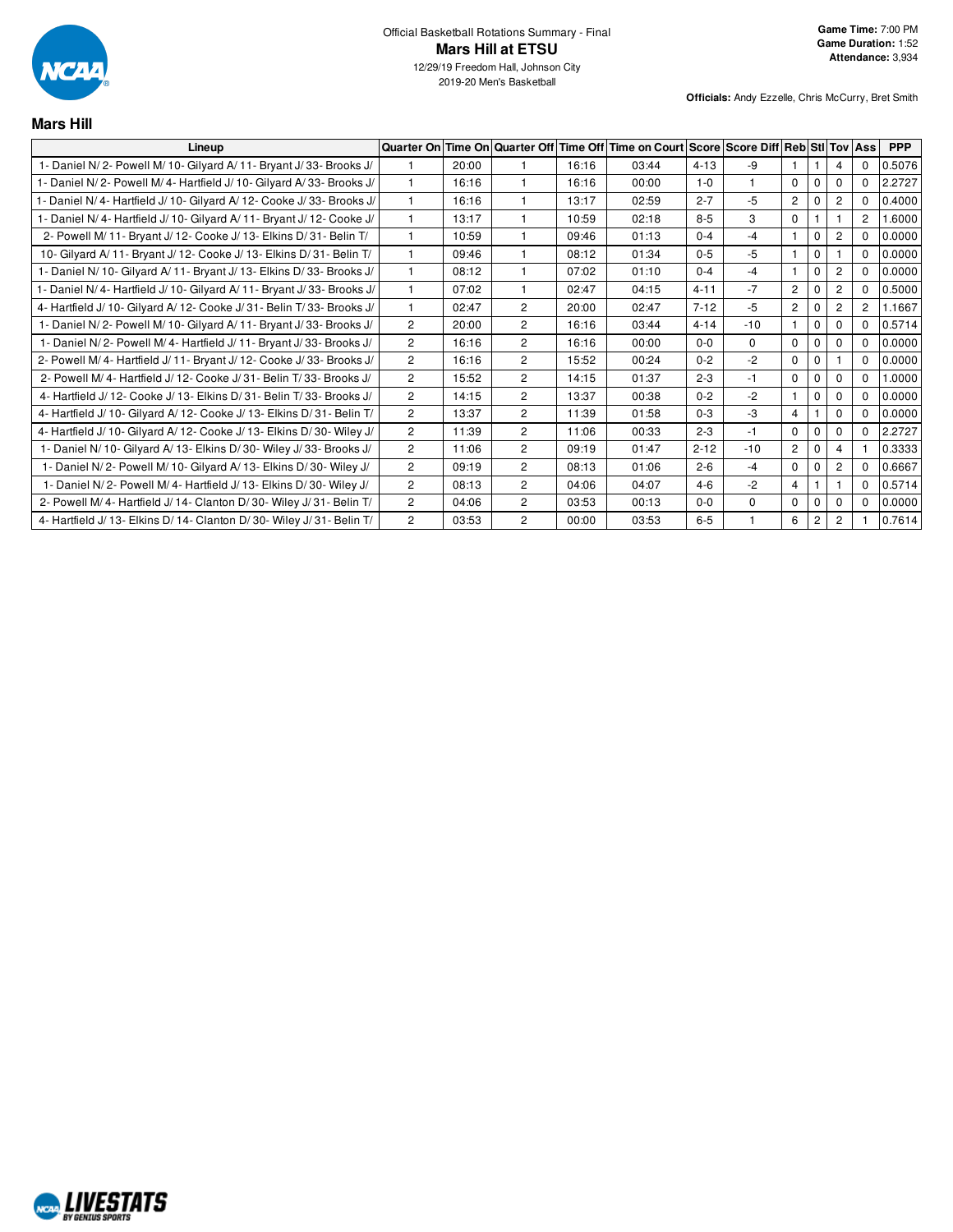

#### Official Basketball Rotations Summary - Final **Mars Hill at ETSU** 12/29/19 Freedom Hall, Johnson City

2019-20 Men's Basketball

| <b>ETSU</b>                                                                           |                |                   |                |                    |                  |              |                             |                |                |                       |                        |            |
|---------------------------------------------------------------------------------------|----------------|-------------------|----------------|--------------------|------------------|--------------|-----------------------------|----------------|----------------|-----------------------|------------------------|------------|
| Lineup                                                                                | Quarter<br>On  | <b>Time</b><br>On | Quarter<br>Off | <b>Time</b><br>Off | Time on<br>Court | <b>Score</b> | <b>Score</b><br><b>Diff</b> |                |                |                       | <b>Reb</b> StilTov Ass | <b>PPP</b> |
| 3- Hodges B/ 10- Good P/ 11- Rodriguez J/ 15- Tisdale I/ 25- N'Guessan                | $\mathbf{1}$   | 20:00             | $\mathbf{1}$   | 14:47              | 05:13            | $20 - 7$     | 13                          | 4              | 3              |                       | $\overline{4}$         | 1.7483     |
| 1- Boyd III T/3- Hodges B/5- Williamson D/21- Hugley J/25- N'Guessan<br>$\frac{1}{2}$ | $\mathbf{1}$   | 14:47             | $\mathbf{1}$   | 13:17              | 01:30            | $0 - 0$      | $\Omega$                    | $\overline{2}$ | $\Omega$       | $\mathbf{1}$          | $\Omega$               | 0.0000     |
| 1- Boyd III T/5- Williamson D/15- Tisdale I/21- Hugley J/33- Weber C/                 | $\mathbf{1}$   | 13:17             | $\overline{1}$ | 10:59              | 02:18            | $5 - 8$      | $-3$                        | $\mathbf{1}$   | 1              | $\mathbf{2}^{\prime}$ | 1                      | 1.2500     |
| 1- Boyd III T/5- Williamson D/11- Rodriguez J/15- Tisdale I/33- Weber                 | $\mathbf{1}$   | 10:59             | $\mathbf{1}$   | 09:46              | 01:13            | $4 - 0$      | $\overline{4}$              | $\mathbf{1}$   | $\overline{2}$ | $\Omega$              | $\mathbf{1}$           | 1.0638     |
| 3- Hodges B/5- Williamson D/10- Good P/11- Rodriguez J/15- Tisdale                    | $\mathbf{1}$   | 09:46             | $\mathbf{1}$   | 07:47              | 01:59            | $5-0$        | 5                           | $\overline{4}$ |                | 0                     | $\mathbf{0}$           | 1.1261     |
| 1- Boyd III T/3- Hodges B/10- Good P/11- Rodriguez J/15- Tisdale I/                   | $\mathbf{1}$   | 07:47             | $\mathbf{1}$   | 06:25              | 01:22            | $6 - 0$      | 6                           | $\overline{2}$ | 0              | 0                     |                        | 1.8072     |
| 1- Boyd III T/3- Hodges B/10- Good P/15- Tisdale I/25- N'Guessan L/                   | $\mathbf{1}$   | 06:25             | $\mathbf{1}$   | 06:25              | 00:00            | $0 - 0$      | $\Omega$                    | $\Omega$       | 0              | $\Omega$              | $\Omega$               | 0.0000     |
| 1- Boyd III T/3- Hodges B/5- Williamson D/10- Good P/25- N'Guessan                    | $\mathbf{1}$   | 06:25             | $\mathbf{1}$   | 06:16              | 00:09            | $0 - 0$      | 0                           | $\mathbf{1}$   | 0              | $\Omega$              | $\mathbf{0}$           | 0.0000     |
| 1- Boyd III T/5- Williamson D/10- Good P/23- Patterson V/25-<br>N'Guessan L/          | $\mathbf{1}$   | 06:16             | $\mathbf{1}$   | 04:03              | 02:13            | $4 - 2$      | $\overline{2}$              | 5              | 0              |                       | 1                      | 1.0000     |
| 1- Boyd III T/3- Hodges B/5- Williamson D/13- Corley O/23- Patterson<br>V/            | $\mathbf{1}$   | 04:03             | $\overline{2}$ | 20:00              | 04:03            | $17-9$       | 8                           | 3              | $\overline{2}$ | $\Omega$              | $\overline{4}$         | 1.7206     |
| 3- Hodges B/ 10- Good P/ 11- Rodriguez J/ 15- Tisdale I/ 25- N'Guessan<br>$\perp$     | $\overline{2}$ | 20:00             | $\overline{c}$ | 16:16              | 03:44            | $14 - 4$     | 10                          | 6              | 0              |                       | 3                      | 1.8041     |
| 1- Boyd III T/5- Williamson D/11- Rodriguez J/15- Tisdale I/25-<br>N'Guessan L/       | $\overline{2}$ | 16:16             | $\overline{2}$ | 16:16              | 00:00            | $0 - 0$      | 0                           | $\mathbf 0$    | $\mathbf{0}$   | 0                     |                        | 0.0000     |
| 1- Boyd III T/5- Williamson D/11- Rodriguez J/15- Tisdale I/21- Hugley<br>.1/         | 2              | 16:16             | $\overline{c}$ | 14:15              | 02:01            | $5 - 2$      | 3                           | $\mathbf{1}$   |                | $\Omega$              |                        | 1.7361     |
| 1- Boyd III T/3- Hodges B/5- Williamson D/21- Hugley J/33- Weber C/                   | $\overline{2}$ | 14:15             | $\overline{2}$ | 12:29              | 01:46            | $2 - 0$      | $\overline{2}$              | 5              | $\mathbf 0$    | $\mathbf{1}$          | $\mathbf{1}$           | 0.6944     |
| 3- Hodges B/5- Williamson D/10- Good P/21- Hugley J/33- Weber C/                      | $\overline{2}$ | 12:29             | $\overline{2}$ | 09:25              | 03:04            | $17-4$       | 13                          | $\overline{4}$ | 3              | 0                     | $\overline{4}$         | 1.9406     |
| 1- Boyd III T/ 11- Rodriguez J/ 13- Corley O/ 15- Tisdale I/ 23- Patterson            | $\overline{2}$ | 09:25             | $\overline{2}$ | 04:06              | 05:19            | $13-6$       | $\overline{7}$              | $\overline{7}$ | 4              |                       | 3                      | 1.3320     |
| 5- Williamson D/13- Corley O/23- Patterson V/24- Coffin J/33- Weber<br>C/             | $\overline{2}$ | 04:06             | $\overline{c}$ | 00:00              | 04:06            | $5-6$        | $-1$                        | 10             | $\mathbf{0}$   | $\overline{c}$        | 0                      | 0.6443     |

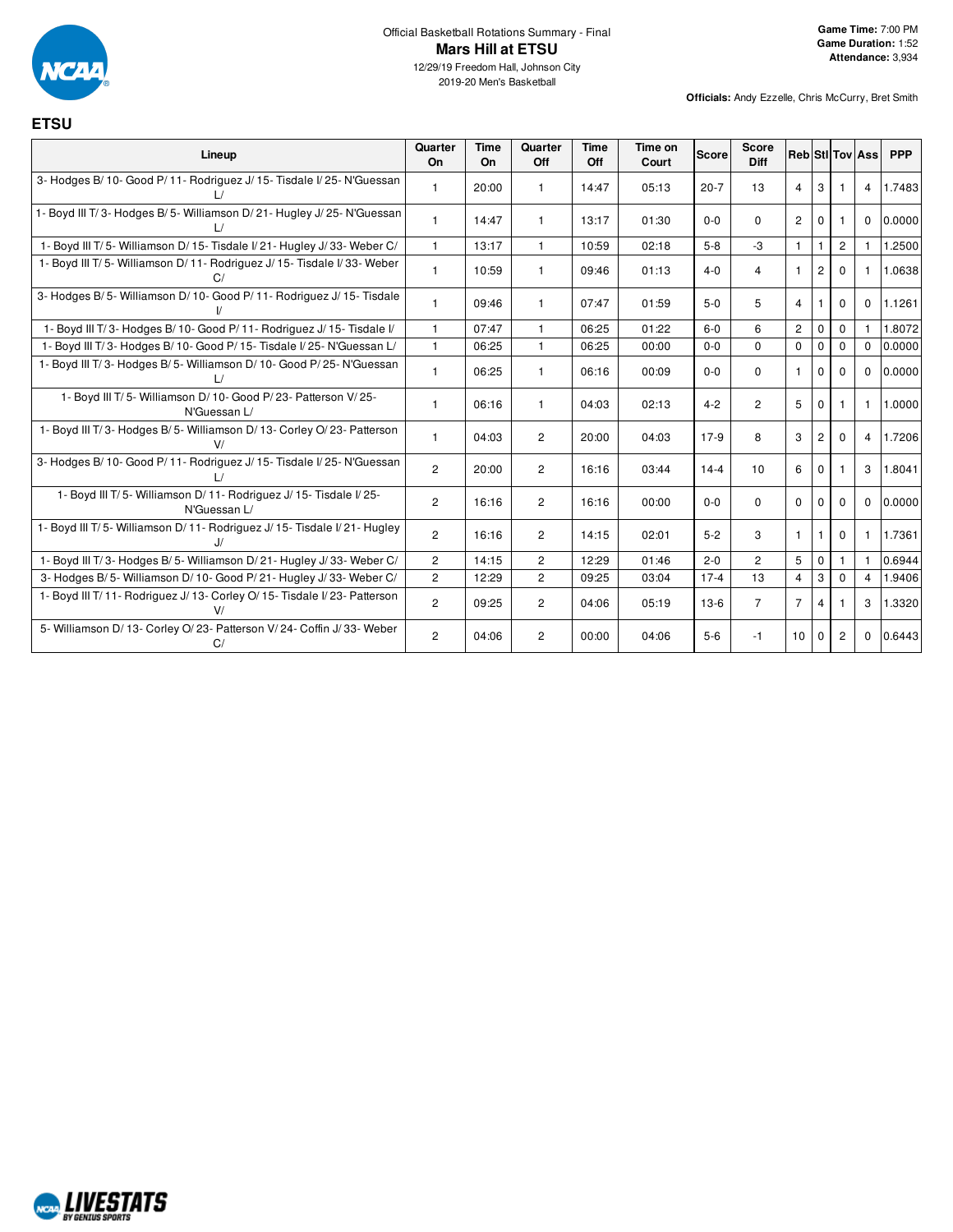

| <b>Mars Hill</b>                                                       |             |              |                   |            |                |                |                |                |            |
|------------------------------------------------------------------------|-------------|--------------|-------------------|------------|----------------|----------------|----------------|----------------|------------|
| Lineup                                                                 | <b>Time</b> | <b>Score</b> | <b>Score Diff</b> | Pts/Min    | Reb            | <b>Stl</b>     | Tov            | Ass            | <b>PPP</b> |
| 1- Daniel N/4- Hartfield J/10- Gilyard A/11- Bryant J/33- Brooks J/    | 04:15       | $4 - 11$     | $-7$              | 0.9412     | $\overline{c}$ | $\Omega$       | 2              | $\mathbf 0$    | 0.5000     |
| 1- Daniel N/2- Powell M/4- Hartfield J/13- Elkins D/30- Wiley J/       | 04:07       | $4 - 6$      | $-2$              | 0.9717     | $\overline{4}$ |                |                | $\Omega$       | 0.5714     |
| 4- Hartfield J/ 13- Elkins D/ 14- Clanton D/ 30- Wiley J/ 31- Belin T/ | 03:53       | $6 - 5$      |                   | 1.5451     | 6              | $\overline{2}$ | $\overline{2}$ | 1              | 0.7614     |
| 1- Daniel N/2- Powell M/10- Gilyard A/11- Bryant J/33- Brooks J/       | 03:44       | $4 - 13$     | $-9$              | 1.0714     | $\mathbf{1}$   |                | $\overline{4}$ | $\Omega$       | 0.5076     |
| 1- Daniel N/2- Powell M/10- Gilyard A/11- Bryant J/33- Brooks J/       | 03:44       | $4 - 14$     | $-10$             | 1.0714     |                | $\Omega$       | $\Omega$       | $\Omega$       | 0.5714     |
| 1- Daniel N/4- Hartfield J/10- Gilyard A/12- Cooke J/33- Brooks J/     | 02:59       | $2 - 7$      | $-5$              | 0.6704     | $\overline{2}$ | $\Omega$       | $\overline{c}$ | $\mathbf 0$    | 0.4000     |
| 4- Hartfield J/ 10- Gilyard A/ 12- Cooke J/ 31- Belin T/ 33- Brooks J/ | 02:47       | $7 - 12$     | $-5$              | 2.5150     | $\overline{2}$ | $\Omega$       | $\overline{2}$ | $\overline{c}$ | 1.1667     |
| 1- Daniel N/4- Hartfield J/10- Gilyard A/11- Bryant J/12- Cooke J/     | 02:18       | $8 - 5$      | 3                 | 3.4783     | $\Omega$       |                |                | $\overline{2}$ | 1.6000     |
| 4- Hartfield J/ 10- Gilyard A/ 12- Cooke J/ 13- Elkins D/ 31- Belin T/ | 01:58       | $0 - 3$      | -3                | 0.0000     | 4              |                | $\Omega$       | $\Omega$       | 0.0000     |
| 1- Daniel N/ 10- Gilyard A/ 13- Elkins D/ 30- Wiley J/ 33- Brooks J/   | 01:47       | $2 - 12$     | $-10$             | 1.1215     | $\overline{c}$ | $\Omega$       | $\overline{4}$ | 1              | 0.3333     |
| 2- Powell M/ 4- Hartfield J/ 12- Cooke J/ 31- Belin T/ 33- Brooks J/   | 01:37       | $2 - 3$      | $-1$              | 1.2371     | $\Omega$       | $\Omega$       | $\Omega$       | $\Omega$       | 1.0000     |
| 10- Gilyard A/11- Bryant J/12- Cooke J/13- Elkins D/31- Belin T/       | 01:34       | $0 - 5$      | $-5$              | 0.0000     | $\mathbf 1$    | $\Omega$       |                | $\Omega$       | 0.0000     |
| 2- Powell M/ 11- Bryant J/ 12- Cooke J/ 13- Elkins D/ 31- Belin T/     | 01:13       | $0 - 4$      | $-4$              | 0.0000     | $\mathbf{1}$   | $\Omega$       | $\overline{2}$ | $\Omega$       | 0.0000     |
| 1- Daniel N/ 10- Gilyard A/ 11- Bryant J/ 13- Elkins D/ 33- Brooks J/  | 01:10       | $0 - 4$      | $-4$              | 0.0000     |                | $\Omega$       | 2              | $\Omega$       | 0.0000     |
| 1- Daniel N/2- Powell M/10- Gilyard A/13- Elkins D/30- Wiley J/        | 01:06       | $2 - 6$      | $-4$              | 1.8182     | $\Omega$       | $\Omega$       | $\overline{c}$ | $\mathbf 0$    | 0.6667     |
| 4- Hartfield J/ 12- Cooke J/ 13- Elkins D/ 31- Belin T/ 33- Brooks J/  | 00:38       | $0 - 2$      | $-2$              | 0.0000     |                | $\Omega$       | $\mathbf 0$    | $\Omega$       | 0.0000     |
| 4- Hartfield J/ 10- Gilyard A/ 12- Cooke J/ 13- Elkins D/ 30- Wiley J/ | 00:33       | $2 - 3$      | $-1$              | 3.6364     | $\Omega$       | $\Omega$       | $\mathbf 0$    | $\Omega$       | 2.2727     |
| 2- Powell M/4- Hartfield J/11- Bryant J/12- Cooke J/33- Brooks J/      | 00:24       | $0 - 2$      | $-2$              | 0.0000     | $\mathbf 0$    | $\mathbf 0$    |                | $\mathbf 0$    | 0.0000     |
| 2- Powell M/4- Hartfield J/14- Clanton D/30- Wiley J/31- Belin T/      | 00:13       | $0 - 0$      | $\Omega$          | 0.0000     | $\Omega$       | $\Omega$       | $\Omega$       | $\mathbf 0$    | 0.0000     |
| 1- Daniel N/2- Powell M/4- Hartfield J/10- Gilyard A/33- Brooks J/     | 00:00       | $1 - 0$      | $\mathbf{1}$      | $\infty$   | $\mathbf 0$    | $\Omega$       | $\mathbf 0$    | $\mathbf 0$    | 2.2727     |
| 1- Daniel N/2- Powell M/4- Hartfield J/11- Bryant J/33- Brooks J/      | 00:00       | $0 - 0$      | $\mathbf 0$       | <b>NaN</b> | $\mathbf 0$    | 0              | 0              | 0              | 0.0000     |